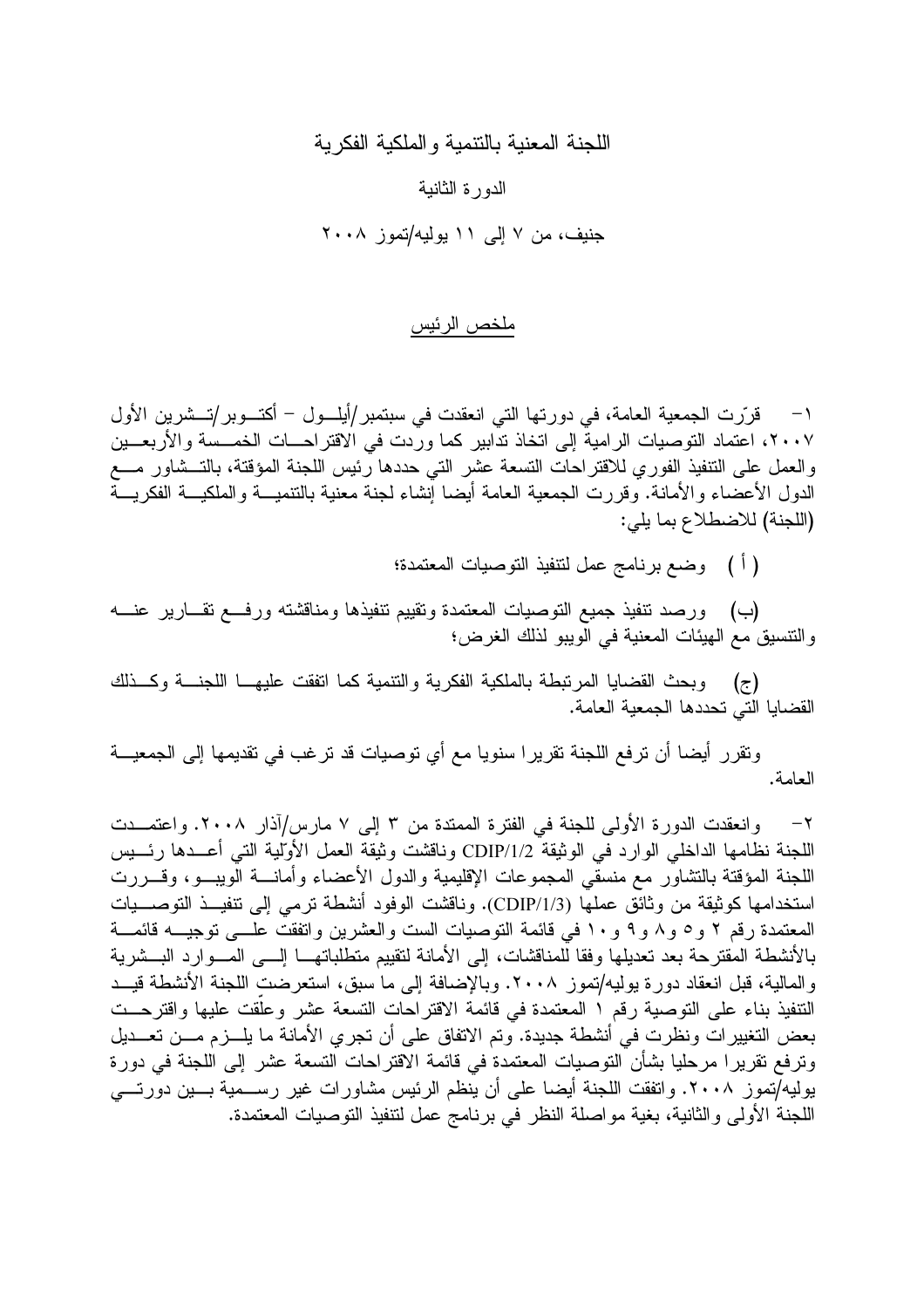وعقدت اللجنة دورتها الثانية في الفترة من ٧ إلى ١١ يوليه/تموز ٢٠٠٨. وشاركت فيها ١٠١  $-{\bf r}$ دولة عضو و٨ منظمات حكومية دولية و٣٧ منظمة غير حكومية.

وقرَّرت اللجنة أن نقبل، بصفة مؤقتة، منظمة غير حكومية وغير معتمدة هي اللجنــــة الدوليــــة  $-\epsilon$ للشعوب الأصلية في الأمريكتين (INCOMINDIOS) من غير أن يؤثر ذلك فــي مركز هـــا فـــي أي اجتماعات مقبلة نتظمها الويبو .

واعتمدت اللجنة مشروع جدول الأعمال كما هو مقترح في الوثيقة CDIP/2/2 Prov .  $-\circ$ 

> واعتمدت اللجنة تقرير الدورة الأولى الوارد في الوثيقة CDIP/1/4 Prov .  $-\mathbf{7}$

وتوجه رئيس اللجنة، السفير تريفور كلارك، إلى السيد فرانسيس غوري الذي رشحته مـــؤخرا  $-\vee$ لجنة الويبو للتتسيق كي يصبح المدير العام المقبل للويبو ، ودعاه إلى الإدلاء بكلمة أمام اللجنة. وأكَّــد السيد غوري على النزامه بنتفيذ جدول أعمال الويبو بشأن النتمية نتفيذا فعلياً ونعهد بالإشراف شخصياً في المستقبل على هذه المبادرة المهمة. وقال إنه ينبغي مراعاة البعد التنموي على جميع مــستويات المُنظمة. واختتم بيانه قائلا إن جدول الأعمال بشأن التتمية فرصة كبيرة لتتاول دور الملكية الفكرية في النتمية ومساهمتها في تضبيق الفجوة المعرفية والفارق الرقمي. وطمأن السيد غوري الوفود أن الموارد الكافية ستكون متاحة من الميز انية لدعم تنفيذ المقتر حات الو ار دة في جدول أعمال التنمية.

٨− وناقشت اللجنة الوثيقة 2/2/DIP التي تحتوي على النص المعدّل للأنشطة المقترحة لأغراض نتفيذ التوصيات المعتمدة رقم ٢ و ٥ و ٨ و ١٠ في قائمة التوصيات الست والعــشرين والمتطلبــات إلى الموارد البشرية والمالية الإضافية المتصلة بتلك التوصيات. ووافقت اللجنة على السنص المعــدل مع بعض التعديلات كما وإفقت على الأرقام التأشيرية بشأن المتطلبات إلى المسـوارد التسـى اقترحتهـــا الأمانة لأغراض نتفيذ التوصيات كما وردت في المرفق الثـــاني لمهـــذه الوثيقـــة. وفـــي ســـياق نلـــك التوصيات أيضا، أحاطت اللجنة علما بالمعلومات الواردة في الوثائق CDIP/2/INF/1 وCDIP/2/INF/2 و CDIP/2/INF/3 . وناقشت اللجنة أيضا التوصية رقم ١ المعتمدة في قائمة التوصيات التـــسع عـــشرة ووافقت على الأنشطة المقترحة في الوثيقة CDIP/2/2 مع بعض التعديلات كما هي واردة في المرفــق الأول لهذه الوثيقة. وبالإضافة إلى ما سبق، ناقشت اللجنة الأنشطة الرامية إلى تنفيذ التوصيات المعتمدة رقم ٣ و ٤ و ٦ و ٧ و ١١ ووافقت على الأنشطة المقترحة كما هي واردة في المرفق الأول. وسبق وأن نوفشت تلك التوصيات في إطار المشاورات غير الرسـمية التـــي نظمهــا الـــرئيس فـــي ١٦ و١٧ أبر يل/نيسان ٢٠٠٨.

٩– وبحثت اللجنة الأنشطة الرامية إلى نتفيذ النوصيات المعتمدة رقم ٢٠ و ٢٢ و ٢٣ من الفئة بـــاء في قائمة التوصيات الست والعشرين، عملا بالإجراء ذاته الذي اتبعته خلال دورتها الأولى. وهكــذا، وافقت اللجنة على أن تحال الأنشطة المقترحة إلى الأمانة، بعد تعديلها في ضوء المناقشات، بغية تقدير المتطلبات من حيث الموارد البشرية والمالية وتبليغها للدول الأعضاء، قبل انعقاد دورة اللجنة الثالثـــة. واستعرضت اللجنة أيضا أنشطة يجري تنفيذها في ظل التوصية المعتمدة رقم ١٢ في قائمــــة التـــسع عشرة وعلقت عليها واقترحت تغييرات ونظرت في أنشطة جديدة. واتفق المجتمعون على أن تجـــرى الأمانة التعديلات الضرورية وترفع نقريرا مرحليا عن التوصية المعتمدة في قائمة التسع عشرة إلـــي اللجنة المنعقدة في دور تها الثالثة.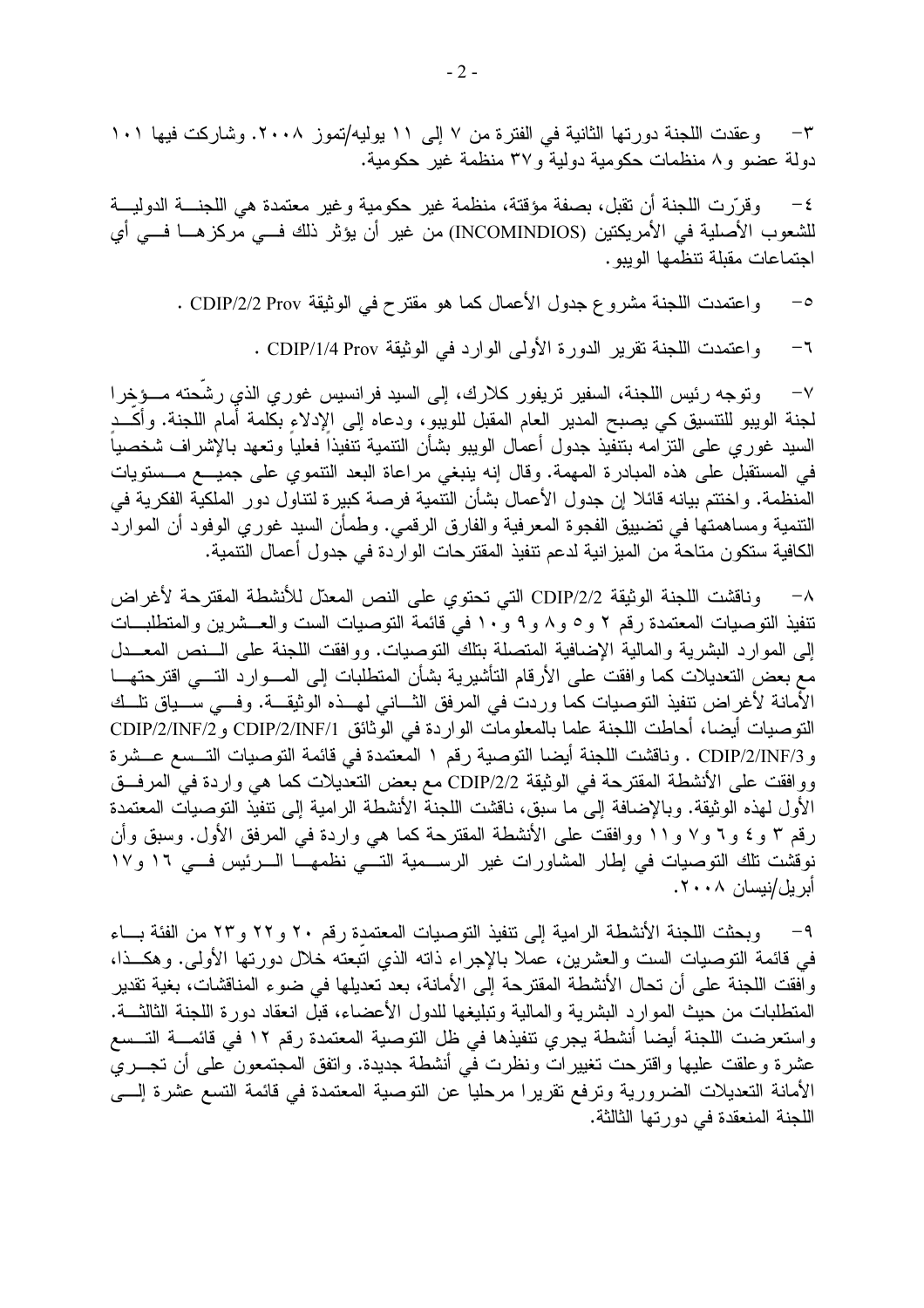١٠– وأشارت اللجنة إلى الحاجة إلى مناقشة الآليات الضرورية لتتسيق أعمالها وأعمال هيئات معنية أخرى في الويبو عند نتفيذ التوصيات المعتمدة وكذلك آليات الرصد والتقيـــيم والتبليــــغ بـــشأن نتفيـــذ النوصيات. وبناء على ما سبق، قررت اللجنة بدء مناقشات حول هذه القضايا في دورتها الثالثة ورفـــع نقرير بِتلك المناقشات إلى الجمعية العامة للويبو المنعقدة سنة ٢٠٠٩.

١١– وأشارت اللجنة إلى أن الأمانة ستتولى إعداد مشروع نقرير الدورة الثانية وتبليغـــه للبعثـــات الدائمة للدول الأعضاء. وسيُتاح مشروع النقرير أيضاً في شكل الكترونـي علـى موقـــع الويبـــو علــــى الإنترنت للدول الأعضاء والمنظمات الحكومية الدولية والمنظمات غير الحكوميـــة. وينبغـــي إرســـال النعليقات على مشروع النقرير كنابيا إلى الأمانة في غضون ثلاثة أسابيع بعــد صـــدوره. وســـيُطرح مشر و ع النقر ير المعدَّل بعد ذلك على اللجنة لتعتمده في بداية دور تها الثالثة.

١٢– وقرَّرت اللجنة، تنفيذا لولايتها، أن ترفع تقريرا إلى الجمعية العامة للويبو لسنة ٢٠٠٨، يتضمن ما يلي:

( أ ) معلومات عن دورتي اللجنة الأولى والثانيـــة (المنعقـــدتين فـــي مـــارس/آذار ٢٠٠٨ ويوليه/نموز ٢٠٠٨)؛ وعن المشاورات غير الرسمية (التي أجريت في أبريل/نيسان ٢٠٠٨)؛ والوثائق التي نوقشت خلال تلك الاجتماعات بما في ذلك النظام الداخلي المعتمد للجنة.

(ب) ونقرير بالأنشطة التي يتعين أن نتجزها الويبو فيما يتــصل ببرنــــامج العمـــل لتتفيـــذ التوصيات المعتمدة الواردة في المرفق الأول لهذه الوثيقة. وتتدرج تلَّــك التوصـــيات ضـــمن قائمـــة النوصيات النسع عشرة وقد نوقشت خلال دورتي اللجنة الأولى والثانيـــة. أمـــا الأنـــشطة المتـــصلة بالتوصيات المتبقية في قائمة التوصيات التسع عشرة فقد بدأت الويبو تتفيذها وستستعرضها اللجنة فسي دور تـها الثالثة.

(ج) وتوصية ببرنامج العمل بشأن التوصيات المعتمدة، كما هو وارد في المرفق الثاني لهذه الوثيقة مع ما يلزم من تسويات في النص المعدل لوثيقة البرنامج والميزانية لـــسنة ٢٠٠٩ لأغــــراض إضافة الموارد البشرية والمالية الضرورية لتنفيذ نلك التوصيات.

وحث الجمعية العامة على ضمان إتاحة تلك الموارد للأمانسة بطريقسة تنسسجم مسع (د) إجراءات الويبو المتعلقة بالبرنامج والميزانية وتكفل تنفيذا سريعا وصارما لبرنامج عمل اللجنة.

وحث الجمعية العامة على نشجيع جميع الدول الأعضاء والأمانة وسائر هيئات الويبـــو (ه) المعنية على نتفيذ التوصيات المعتمدة تتفيذا فعليا.

١٣ - بحثت اللجنة المعنيسة بالتنميسة والملكيسة الفكرية مضمون ملخص السرئيس السوارد أعسلاه وأحاطت علما به.

[يلمي ذلك المرفق الأول]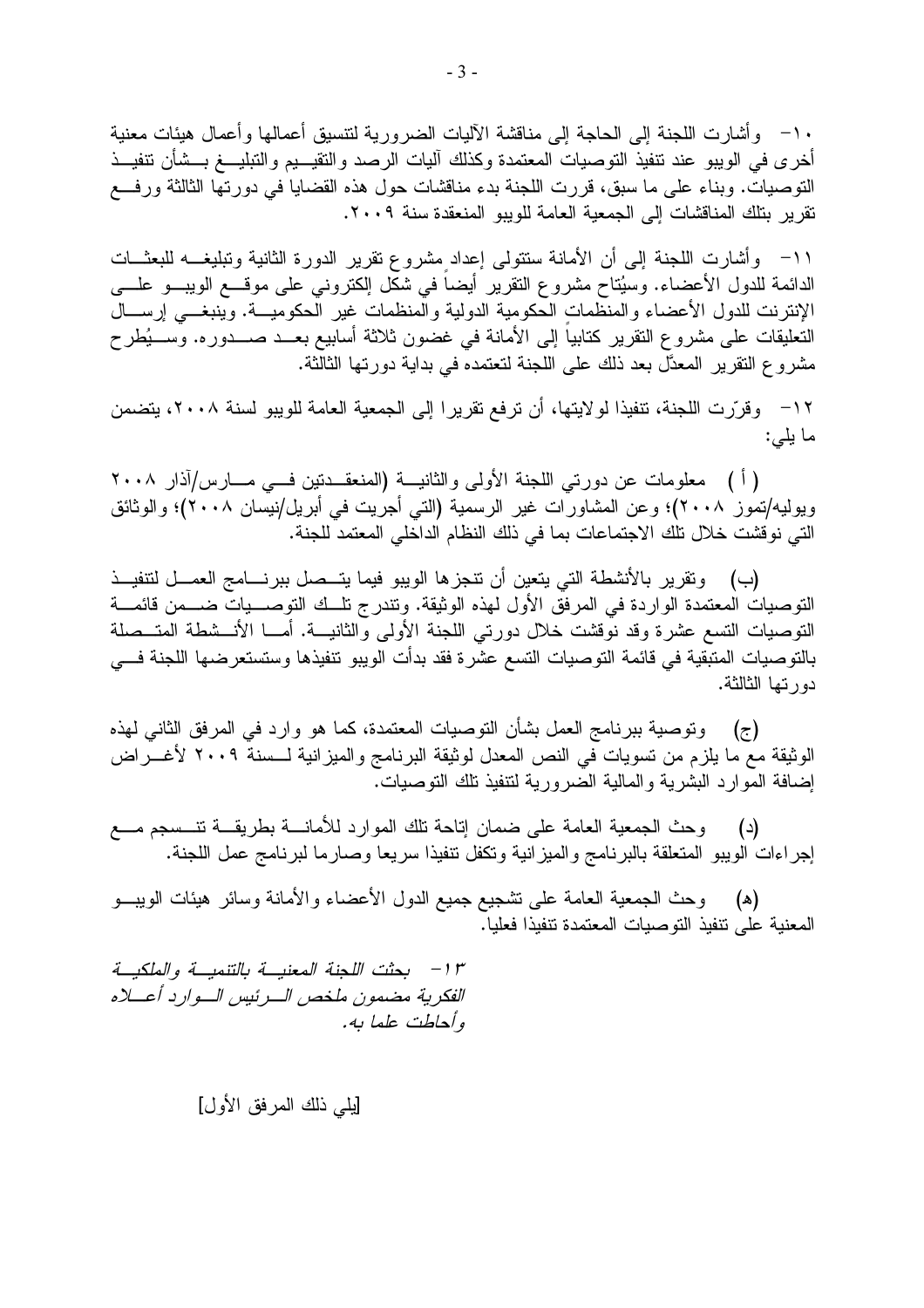### **ANNEX I**

# المرفق الأول

## جدول أعمال الويبو بشأن التنمية معلومات عن الأنشطة المتعلقة بتنفيذ ١٩ توصية معتمدة (١)

| معلومات عن الأنشطة الرامية إلى نتفيذ الاقتراح                                                                                                                                                                                                                                                                                                                                                                                                                                                                                                                                                                                                                                                                                                                                                                                                                                                                                                                                                                                                                                                                                                                                                                                                                                                                                                                                                                                                                                                                                                                                                                                                                                     | الفئة ألف:<br>المساعدة التقنية وتكوين الكفاءات                                                                                                                                                                                                                                                                                                                                                                                                                                                                                              | رقم |
|-----------------------------------------------------------------------------------------------------------------------------------------------------------------------------------------------------------------------------------------------------------------------------------------------------------------------------------------------------------------------------------------------------------------------------------------------------------------------------------------------------------------------------------------------------------------------------------------------------------------------------------------------------------------------------------------------------------------------------------------------------------------------------------------------------------------------------------------------------------------------------------------------------------------------------------------------------------------------------------------------------------------------------------------------------------------------------------------------------------------------------------------------------------------------------------------------------------------------------------------------------------------------------------------------------------------------------------------------------------------------------------------------------------------------------------------------------------------------------------------------------------------------------------------------------------------------------------------------------------------------------------------------------------------------------------|---------------------------------------------------------------------------------------------------------------------------------------------------------------------------------------------------------------------------------------------------------------------------------------------------------------------------------------------------------------------------------------------------------------------------------------------------------------------------------------------------------------------------------------------|-----|
| تضطلع الويبو ببرامج وأنشطة المساعدة التقنية بطلب من الدول الأعضاء ، ونصمم هذه البرامج والأنشطة ونصاغ وتنفــذ<br>بالتشاور والتعاون الوثيقين مع البلدان المعنية من أجل استيفاء احتياجاتها الخاصة بما يتمشى وأولوياتها التنموية.<br>وما انفكت الويبو تعيد توجيه برامجها وأنشطتها عن طريق مراعاة احتياجات البلد الخاصة وأولوياتـــه ومـــستوى نتميتـــه،<br>بصفة دائمة وشاملة، ولا سيما الاحتياجات الخاصة للبلدان الأقل نموا. وعملا بوثيقة البرنامج والمبزانيـــة للفتـــرة ٢٠٠٨–<br>٢٠٠٩، يتم هذا عن طريق مساعدة البلدان على صياغة خطط واستراتيجيات وطنية التركيز في مجال الملكية الفكرية بعــد<br>تقييم احتياجاتها الخاصة بعناية ومراعاة المتطلبات الخاصة بالتتمية في كل بلد وإشراك جميع أصحاب المصالح. وســـوف<br>يعاد النظر في نقييم الاحتياجات ومطالب البلدان مع البلد وتعدَّل الخطة وفقا لذلك كل سنتين. وستوضع أليات نتمـــشي مـــع<br>الخطط الوطنية ونتدرج فيها. ومع مرور الزمن، سيتسنى للويبو نوحيد إطار العمل لتصميم المشروعات على نحــو يكفــل<br>تعريفا ووصفا كاملا لكل مشروع مع رقابة على الجودة وإجراءات للموافقة وتحديد الأهــداف ورصـــد تحقيقهـــا وتحديــد<br>المخاطر وإدارتها وتعريف الأداء والنتائج وتقييمه. وستخضع البرامج للتقييم وفقا لسياسة الويبو بـــشأن التقيـــيم المعتمـــدة<br>مؤخرا (والمرفوعة إلى الجمعية العامة للويبو في دورة ٢٠٠٧).<br>وضمانا لمزيد من الشفافية في مجال المساعدة النقنية، من المقترح أن نسعى المنظمة إلى إناحة المزيد من المعلومات عن أنشطة<br>المساعدة التقنية للدول الأعضاء، على أن يتم ذلك عن طريق قاعدة البيانات الوارد وصفها تحت التوصية ٥ بصفة خاصة.<br>مبادئ الترشيد<br>ضماناً لتطبيق المبادئ الواردة تحت هذه التوصية وتوصيات أخرى (مثل التوصيتين ١٣ و١٥) تطبيقاً مناسباً ورشيداً فـــي<br>أنشطة المنظمة، من المقترح ما يلي: | يجب أن نتميز أنشطة الويبو فـــي مجــــال المــــساعدة   الاستر اتيجية العامة<br>التقنية بعدة ميزات ومنها أنها موجهة نحـــو التتميـــة<br>وقائمة على الطلب وشفافة وهي نأخذ بعين الاعتبـــار<br>الأولويات والاحتياجات الخاصسة بالبلسدان الناميسة<br>والبلدان الأقل نموا على وجه الخصوص فضلا عـــن<br>مختلف مستويات التنمية المدركة في الدول الأعضاء،<br>وينبغي إدراج الأنشطة في أطـــر زمنيـــة لاســـنكمال<br>البرامج. وفي هذا الصدد، ينبغي أن يكـــون تـــصميم<br>برامج المساعدة التقنية وأليسات تسسليمها وعمليسات<br>تقييمها خاصة بكل بلد. |     |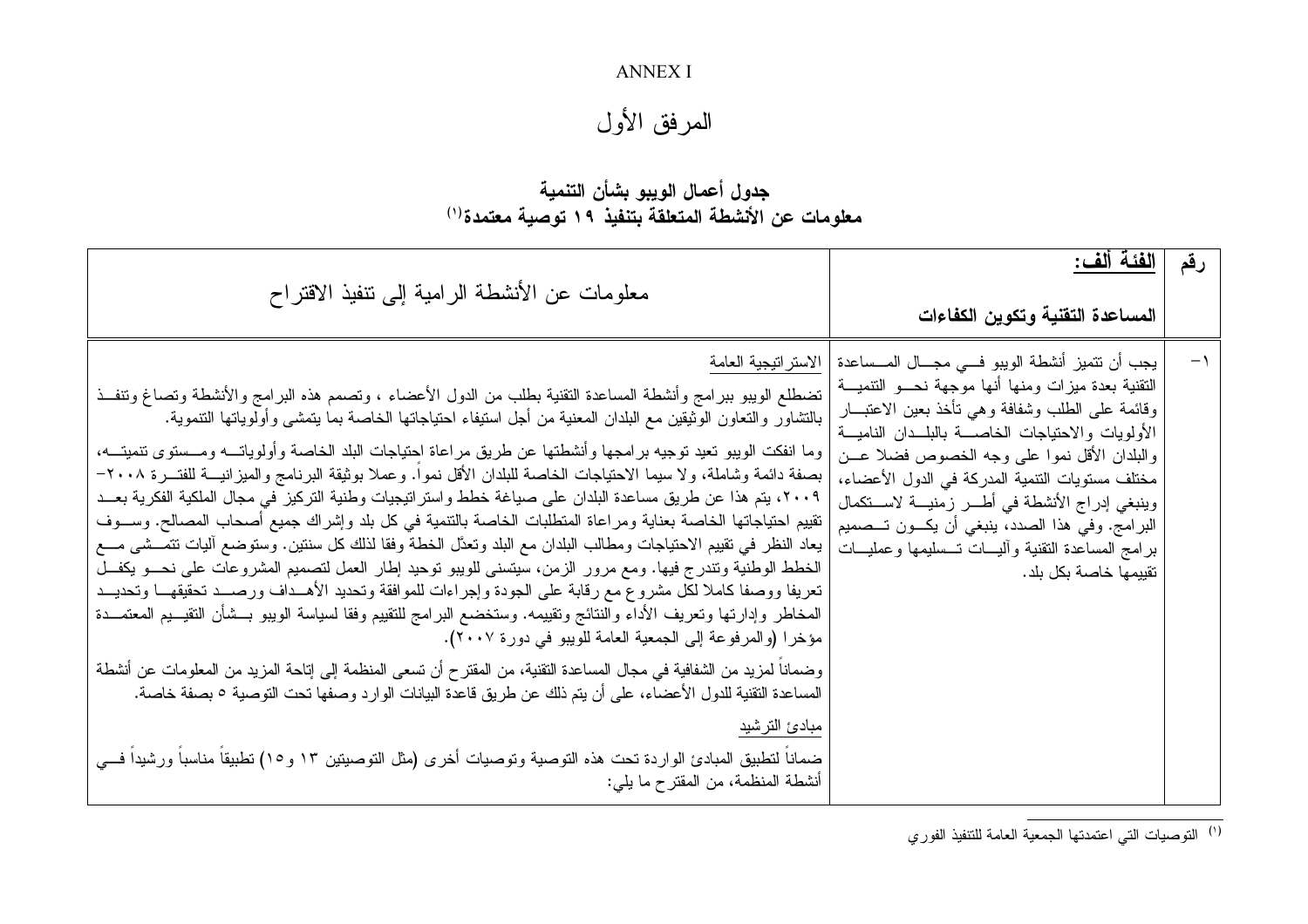Annex I, page 2

| معلومات عن الأنشطة الرامية إلى نتفيذ الاقتراح                                                                                                                                                                                                                                                                                                                                                                                                                                                                                                                                                                                                                                                                                                                                                                                                                                                         | الفئة ألف:<br>المساعدة التقنية وتكوين الكفاءات                                                                                                                                                                                                                | رقم     |
|-------------------------------------------------------------------------------------------------------------------------------------------------------------------------------------------------------------------------------------------------------------------------------------------------------------------------------------------------------------------------------------------------------------------------------------------------------------------------------------------------------------------------------------------------------------------------------------------------------------------------------------------------------------------------------------------------------------------------------------------------------------------------------------------------------------------------------------------------------------------------------------------------------|---------------------------------------------------------------------------------------------------------------------------------------------------------------------------------------------------------------------------------------------------------------|---------|
| ( أ )     إصدار تعميم داخلي على جميع موظفي الويبو وخبر ائها الاستشاريين يدعوهم إلى التزام المبادئ الواردة<br>في هذه التوصية وغيرها من التوصيات المشابهة؛                                                                                                                                                                                                                                                                                                                                                                                                                                                                                                                                                                                                                                                                                                                                              |                                                                                                                                                                                                                                                               |         |
| وضمان إيلاء الاعتبار المناسب لإدراج نلك المبادئ في وثائق السياسة العامة المقبلة التي نرســـم الانـجـــاه<br>(ب)<br>الاستراتيجي للمنظمة على الأجل المتوسط والبعيد (مثل وثيقة البرنامج والميزانية ووثائق المنظور الاستراتيجي وما إلى ذلك)؛<br>وضمان أن يأخذ أي دليل جديد بشأن المساعدة النقنية يعد في المستقبل بالمبادئ الواردة في هذه التوصية أيضـا.<br>$(\overline{\zeta})$<br>وستحرص الأمانة أيضا على إدراج المعلومات المتعلقة بجدول أعمال النتمية والمبادئ الواردة فيها (بما في ذلك المبـــادئ                                                                                                                                                                                                                                                                                                                                                                                                      |                                                                                                                                                                                                                                                               |         |
| التي تشملها هذه التوصية) في منشورات ومواد إعلامية أخرى تصف عمل المنظمة (مثل الطبعة المقبلة لمنشور الويبو رقم<br>. 1007A بشأن استعراض أعمال الويبو).                                                                                                                                                                                                                                                                                                                                                                                                                                                                                                                                                                                                                                                                                                                                                   |                                                                                                                                                                                                                                                               |         |
| النهوض بثقافة الملكية الفكرية الموجهة للتنمية وحفز اهتمام الجمهور بالملكية الفكرية<br>لا يزال إذكاء الوعي في قطاعات المجتمع كافة بأهمية دور الملكية الفكرية في التنمية الوطنية، وتعزيز النقـــاش والـمـــوار<br>المستنير والمتوازن حول مواضيع الملكية الفكرية يشكلان جزءا لا يتجزأ من برامج الويبو وأنـــشطتها. وتـــشجع الويبـــو<br>اشتراك جميع أصحاب المصالح الوطنيين عبر أنشطتها وبرامجها المختلفة باعتبار أن ذلك يشكل جزءآ من عملية التعريف<br>بثقافة الملكية الفكرية الموجهة للتتمية. وتعد برامج معينة خصيصا للمؤسسات العامة ولأصحاب المصالح في مجال الملكية<br>الفكرية وللمنتفعين بها، وتستهدف هذه البرامج قطاعات مجتمعية مختلفة، منها الجامعات ومراكـــز الأبحـــاث والـــشركات<br>الصغيرة والمتوسطة والصناعات الإبداعية والجهاز القضائي والصحافة والمجتمع المدني. ومن المقترح أن يصبح جـــدول<br>أعمال التنمية عنصرًا أيضًا من عناصر البرامج الرامية إلى إذكاء وعي الجمهور بالملكية الفكرية. | زيادة ما يخصص من أموال وموارد بشرية لبـــرامج<br>المساعدة التقنية في الويبو للنهوض بجملة أمور، منها<br>ثقافة الملكية الفكرية الموجهة للنتمية مع التأكيد علـــي<br>إدراج الملكية الفكرية في مختلف المستويات التعليمية<br>وحفز اهتمام الجمهور بالملكية الفكرية. | $-\tau$ |
| وتحسينا للمعلومات المفيدة في النقاش الآخذ في الاتساع حول الملكية الفكرية والمضبي في النهوض بدور المنظمة باعتبارها مصدرا<br>أولا للمعلومات المنعلقة بالملكية الفكرية ستبتكر منتجات إعلامية جديدة شكلا ونوعا ومتتوعة للاستجابة لاحتياجات جمهور واســــع.<br>وسيكون أحد التحديات الرئيسية تعزيز الاستفادة من موقع الويبو على الإنترنت باعتباره أكثر وسائل الويبو فعالية من حيث التكلفـــة<br>في نشر المعلومات في العالم قاطبة. ولا بد من إصدار منتجات إعلامية جديدة أكثر اختصاصا أو تستهدف شـــرائح محـــددة مـــن<br>الجمهور، بالاستعانة بأدوات الاتصالات الشتبي. ولا بد أيضا من استراتيجية معززة للتواصل مع وسائل الإعلام لتوســـيع الـــروابط                                                                                                                                                                                                                                                         |                                                                                                                                                                                                                                                               |         |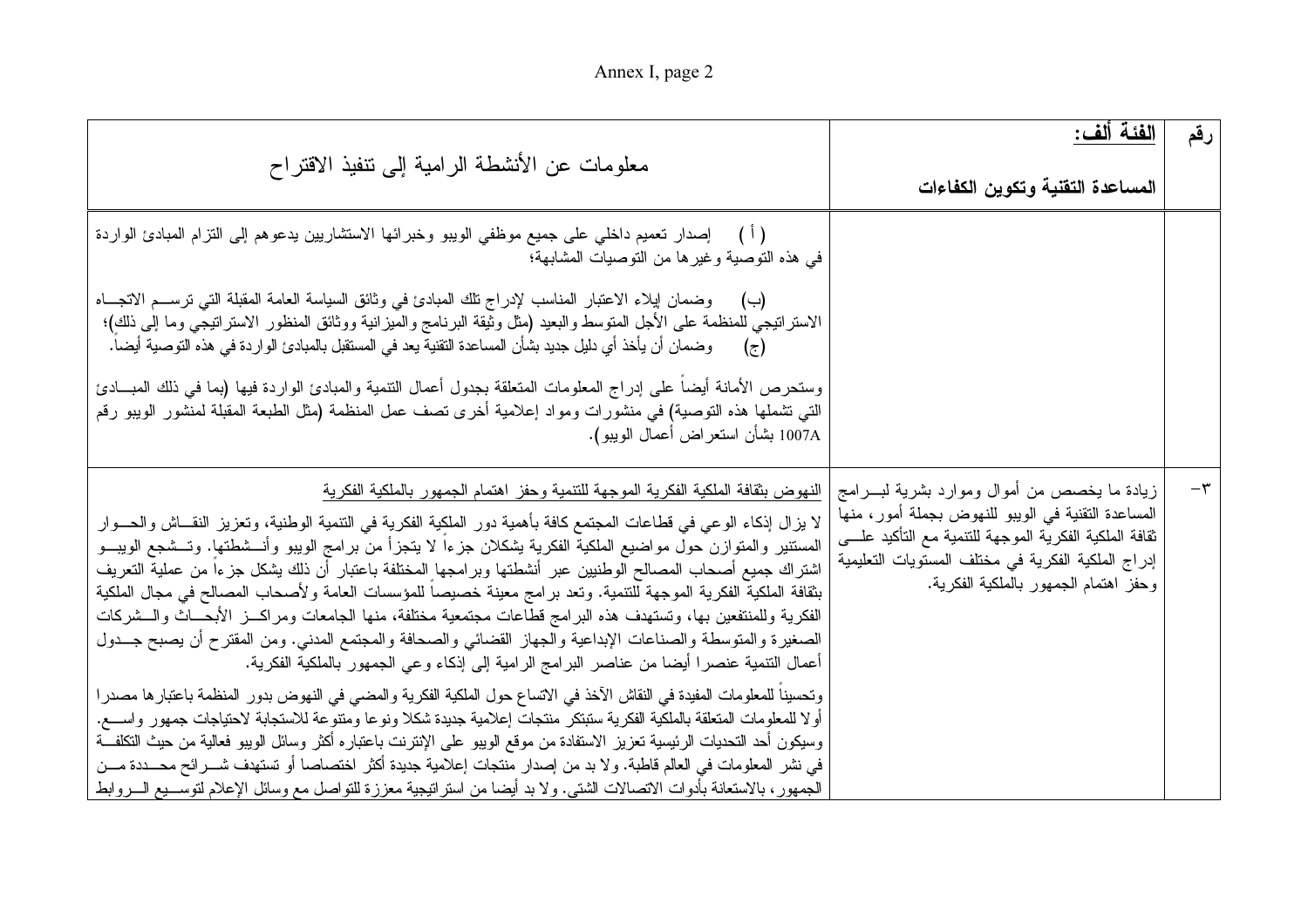| Annex I, page 3 |  |  |
|-----------------|--|--|
|-----------------|--|--|

| معلومات عن الأنشطة الرامية إلىي تنفيذ الاقتراح                                                                                                                                                                                                                                                                                                                                                                                                                                                                                                                                                                                                                                                                                                                                                                                                                                                                                                               | الفئة ألف:                       | رقم |
|--------------------------------------------------------------------------------------------------------------------------------------------------------------------------------------------------------------------------------------------------------------------------------------------------------------------------------------------------------------------------------------------------------------------------------------------------------------------------------------------------------------------------------------------------------------------------------------------------------------------------------------------------------------------------------------------------------------------------------------------------------------------------------------------------------------------------------------------------------------------------------------------------------------------------------------------------------------|----------------------------------|-----|
|                                                                                                                                                                                                                                                                                                                                                                                                                                                                                                                                                                                                                                                                                                                                                                                                                                                                                                                                                              | المساعدة التقنية وتكوين الكفاءات |     |
| معها ونوصيل المزيد من المعلومات إلى الجمهور بشرائحه العامة والخاصة. وسيطور النعاون الوثيق مع الدول الأعضاء باستعمال<br>الأدوات الإعلامية لدى الويبو وبتصميم حملات لمخاطبة الجمهور في بلدان محددة مع ما يصحب تلك الحملات من منتجات.                                                                                                                                                                                                                                                                                                                                                                                                                                                                                                                                                                                                                                                                                                                           |                                  |     |
| ومن نلك الأنشطة إعداد أدلة لحملات مخاطبة الجمهور ضمن منشورات الويبو تحتوي على أمثلة من مختلف بلدان العالم،<br>واتخاذ تصميم جديد لمجلة الويبو وتضمينها مؤخرا مقالات بشأن قضايا التنمية الرئيسية، وإنتاج بـــرامج توثيقيـــة مرئيـــة<br>لإطلاع الجمهور على دور الملكية الفكرية في الحياة اليومية والنهوض بأسباب الاحترام والتشجيع المعزز لفائدة المبــدعين<br>والمختر عين بتوضيح عملهم وقيمته للمجتمع، وزيادة الوعي بنظام الملكية الفكرية باعتباره عنصرا أساسيا للتتمية البشرية.<br>وعند نتفيذ خطط العمل وطنية التركيز ستعد مواد إعلامية مهيأة خصيصا للبلد المعنبي بلغاته المحلية وستحتوي منـــشورات<br>الويبو المعدة في هذا السياق در اسات وأدلة وأقراص مدمجة مصممة خصيصا لذلك البلد. وستسمح مراعـــاة الاحتياجـــات<br>الخاصة بالبلد المعنى في مجال الملكية الفكرية من زيادة فعالية تلك الجهود. وسيتسع نطاق المستفيدين لينسحب على جميع<br>شرائح المجتمع مع مراعاة احتياجاتها ومصالحها الخاصة.                                                               |                                  |     |
| <mark>تعليم الملكية الفكرية على جميع المستويات ال</mark> در اسية<br>لما كانت الويبو تسعى إلى النهوض بتدريس الملكية الفكرية في الجامعات ورفع مستوى الموارد البشرية في هذا المجـــال،<br>كما يتضح من وثيقة البرنامج والميزانية للفترة ٢٠٠٨-٢٠٠٩، فإنها ستقدم برامج مشتركة مع مؤسسات تعليميـــة رياديـــة<br>تنتهي بمنح شهادات أو درجات. وستواصل تطوير شراكاتها الاستراتيجية مع المؤسسات التعليمية في البلدان النامية والبلــدان<br>ذات الاقتصاديات المنتقلة بوجه خاص. وستشمل الشراكات مع المؤسسات التعليمية إعداد مواد دراسية وتدريبية ومقررات<br>بشأن الملكية الفكرية، مع تركيز خاص على تضمين تلك البرامج المزيد من الجوانب التتموية في نظام الملكية الفكرية.                                                                                                                                                                                                                                                                                                 |                                  |     |
| وستنظم الويبو، في مضمار استراتيجيتها لتعزيز التدريس والتدريب في مجال الملكية الفكرية، ندوات وطنية بشأن التعلــيم<br>والبحث في مجال الملكية الفكرية وستعقد تلك الندوات في عدد من البلدان. وستوفر مشورة خبرائها لمكانب الملكية الفكرية<br>والجامعات ووزارات النعليم وستنظم اجتماعات سنوية لأكاديميات الملكية الفكرية وستقدم عددا من البرامج التنفيذية داخـــل<br>جنيف وخارجها وستتشئ شبكة من الأساتذة المتخصصين في موضوع إدارة الملكية الفكرية من مختلف معاهــد الأعمـــال<br>وقطاع الصناعة وشركات الاستشارات في شؤون الإدارة. ومن أمثلة تلك الأنشطة المنجزة مؤخرا، ندوة دون إقليمية للويبو<br>بشأن التدريس والتدريب والبحث في مجال الملكية الفكرية، وبرنامج ماجستير مشترك مع جامعة تورين الإيطالية للنهوض<br>بكفاءات الموارد البشرية في مجال الملكية الفكرية في البلدان النامية والبلدان المنتقلة إلى الاقتصاد الحـــر والبلـــدان الأقـــل<br>نموا، ودورات للتعليم عن بعد مهيأة خصيصا لأساتذة الجامعات ومنفذة في إطار برنامج تدريب المدرب الـــذي ســــيحظـي |                                  |     |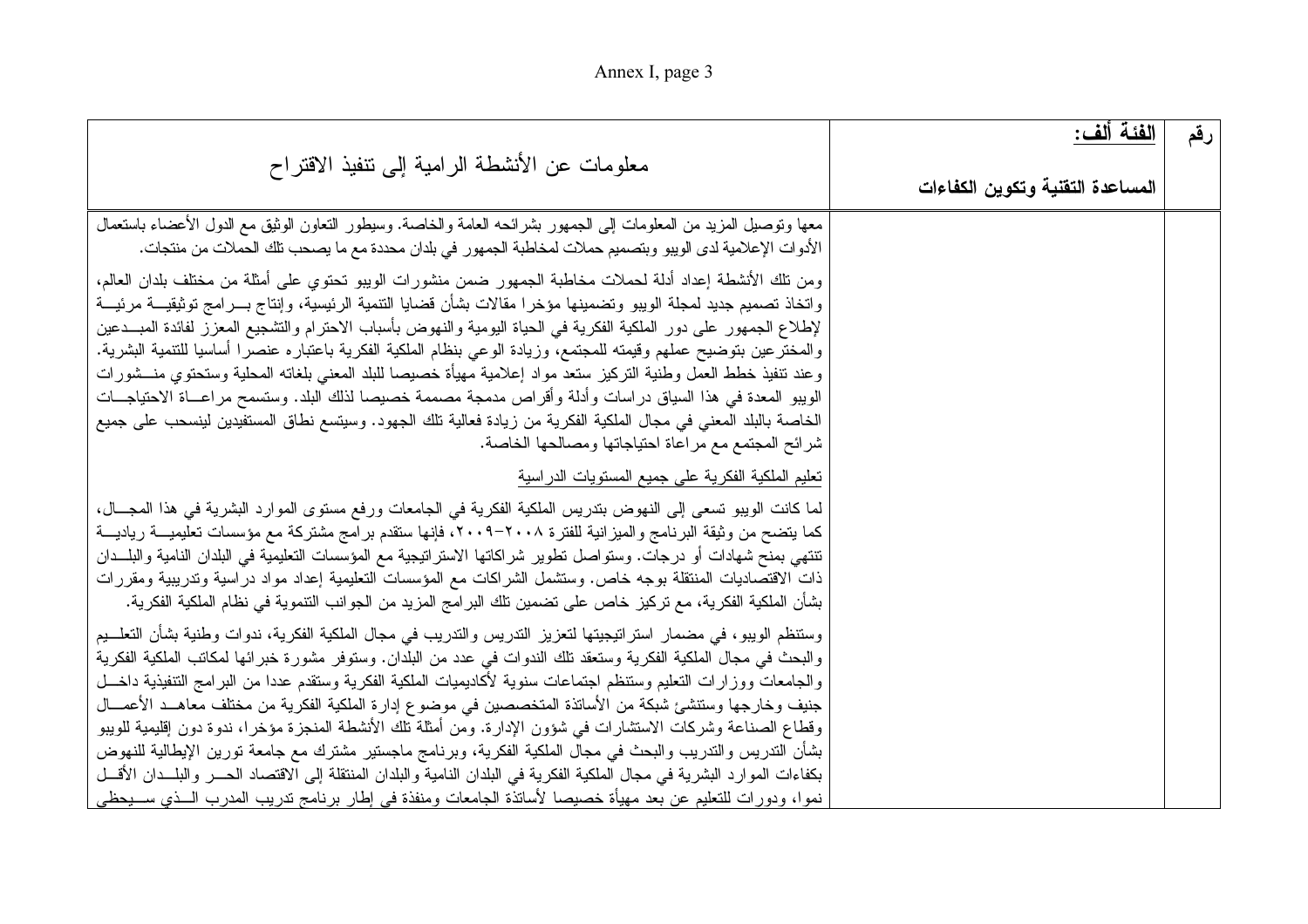|  | Annex I, page 4 |  |  |  |
|--|-----------------|--|--|--|
|--|-----------------|--|--|--|

| معلومات عن الأنشطة الرامية إلى نتفيذ الاقتراح                                                                                                                                                                                                                                                                                                                                                                                                                                                                                                                                                                                                                                                                                                                                                                                                                                                                                                                                                                                                                                                                                                                                                                                                                                                                                                                                                                                                                                                                                                                                                                                                                                                                                                                                                                                                                                                                                                                                                                                                                                                                                                                                                                                                                                                                                                                               | الفئة ألف:<br>المساعدة التقنية وتكوين الكفاءات                                                                                                                                                                                                              | رقم    |
|-----------------------------------------------------------------------------------------------------------------------------------------------------------------------------------------------------------------------------------------------------------------------------------------------------------------------------------------------------------------------------------------------------------------------------------------------------------------------------------------------------------------------------------------------------------------------------------------------------------------------------------------------------------------------------------------------------------------------------------------------------------------------------------------------------------------------------------------------------------------------------------------------------------------------------------------------------------------------------------------------------------------------------------------------------------------------------------------------------------------------------------------------------------------------------------------------------------------------------------------------------------------------------------------------------------------------------------------------------------------------------------------------------------------------------------------------------------------------------------------------------------------------------------------------------------------------------------------------------------------------------------------------------------------------------------------------------------------------------------------------------------------------------------------------------------------------------------------------------------------------------------------------------------------------------------------------------------------------------------------------------------------------------------------------------------------------------------------------------------------------------------------------------------------------------------------------------------------------------------------------------------------------------------------------------------------------------------------------------------------------------|-------------------------------------------------------------------------------------------------------------------------------------------------------------------------------------------------------------------------------------------------------------|--------|
| بعنصر جديد هو التدريب المباشر، بالإضافة إلى ندوات حول الملكية الفكرية بالاشتراك مع منظمة التجارة العالمية لفائـــدة<br>الأساتذة والمعلمين من البلدان النامية والبلدان ذات الاقتصاديات المنتقلة.                                                                                                                                                                                                                                                                                                                                                                                                                                                                                                                                                                                                                                                                                                                                                                                                                                                                                                                                                                                                                                                                                                                                                                                                                                                                                                                                                                                                                                                                                                                                                                                                                                                                                                                                                                                                                                                                                                                                                                                                                                                                                                                                                                             |                                                                                                                                                                                                                                                             |        |
| بيندرج دعم الشركات الصغيرة والمتوسطة ومؤسسات البحث والصناعات الإبداعية وصياغة استراتيجيات وطنيـــة بـــشأن<br>الملكية الفكرية ضمن مجالات العمل الرئيسية المبيّنة في وثيقة البرنامج والميزانية المعتمدة للفتـــرة ٢٠٠٨–٢٠٠٩. وقـــد<br>شهدت هذه المجالات أيضا زيادة في الموارد المالية المخصصة لها استجابة للطلب المتسارع من الدول الأعـــضاء. ويـــرد<br>في ما يلي بيان الاستر اتيجيات الرئيسية لتلك المجالات الأربعة:<br>استراتيجية الويبو للشركات الصغيرة والمتوسطة<br>ما انفكت الويبو توسع المساعدة التقنية لتعزيز قدرة الشركات الصغيرة والمتوسطة والمؤسسات الداعمة لها في مختلف المنسلطق<br>والبلدان، وسوف نواصل نركيزها على الأنشطة الملموسة والعملية بمساهمة من القطاعات الخاصة ولا سيما الشركات الصغيرة<br>والمنوسطة ذات الإمكانيات الكبيرة لتكوين أصول الملكية الفكرية والاستفادة منها. وسيستمر إقامة شراكات مع مكاتــب الملكيـــة<br>الفكرية الوطنية والمؤسسات الداعمة للشركات الصغيرة والمنوسطة بهدف نكوين كفاءاتها أو نعزيزها لأداء خدماتها المرنبطة<br>بالملكية الفكرية لفائدة تلك الشركات. وستقيم الويبو شراكات أيضا مع مؤسسات مالية بهدف تعزيز قدرتها على مراعاة أصـــول<br>الملكية الفكرية في تقييم خطط الأعمال التي يتقدم بها المقاولون والشركات الصغيرة والمتوسطة. وسيستمر إعداد منتجات جديدة<br>عن الملكية الفكرية لفائدة قطاع الأعمال وستعمم من خلال الموقع الإلكتروني المخصص لتلك الشركات إلى جانب نشرة الأخبار<br>الشهرية والمنشورات المكيفة بشأن الملكية الفكرية لصىالح نلك الفئة من الشركات، بما فيها المنشورات المعدة لبعض القطاعـــات<br>المحددة. وفي مضمار استراتيجية نرمي إلى نكوين الكفاءات في صفوف طلاب الأعمـــال والمقـــاولين والـــشركات الـــصغيرة<br>والمنوسطة والمؤسسات الداعمة لها، سيستمر أيضا نطوير مواد ندريبية وجمع أفضل الممارسات والدراسات الإفرادية وتعميمها.<br>ومن الأنشطة المستهلة مؤخرا عدد من الاتفاقات المعقودة لترجمة أدلة الملكية الفكرية لقطاع الأعمال أو تكييفها وفقا لمواصفات<br>البلد المعنى، وحلقات عمل بشأن دور الأموال غير الملموسة كأداة لجمع الأموال وبشأن النفاذ إلى أسواق رأس المال، ومشروع<br>وطني بدأ بهدف دعم الانتفاع بالإشارات المميزة في الشركات الصغيرة والمتوسطة العاملة في قطاع الأغذية الزراعية.<br>استراتيجية الويبو للصناعات الثقافية والإبداعية<br>إن أحد العناصر الرئيسية في استراتيجية الويبو المتعلقة بالصناعات الإبداعية هو دراسة إسهام القطاع الإبــداعي وإبـــراز<br>إمكانياته كأحد المكونات المهمة في دعم عملية صياغة السياسات. وتحقيقا لذلك ستستند الويبو إلى النتائج المحققة في الفترة | التأكيد بشكل خاص على احتياجات الشركات الصغير ة<br>والمنوسطة والمؤسسات التي نعمل في مجال البحــث<br>العلمـــي والـــصناعات النقافيـــة، ومـــساعدة الـــدول<br>الأعضاء، بطلب منها، علىي وضـــع الاســـتراتيجيات<br>الوطنية المناسبة في مجال الملكية الفكرية. | $-\xi$ |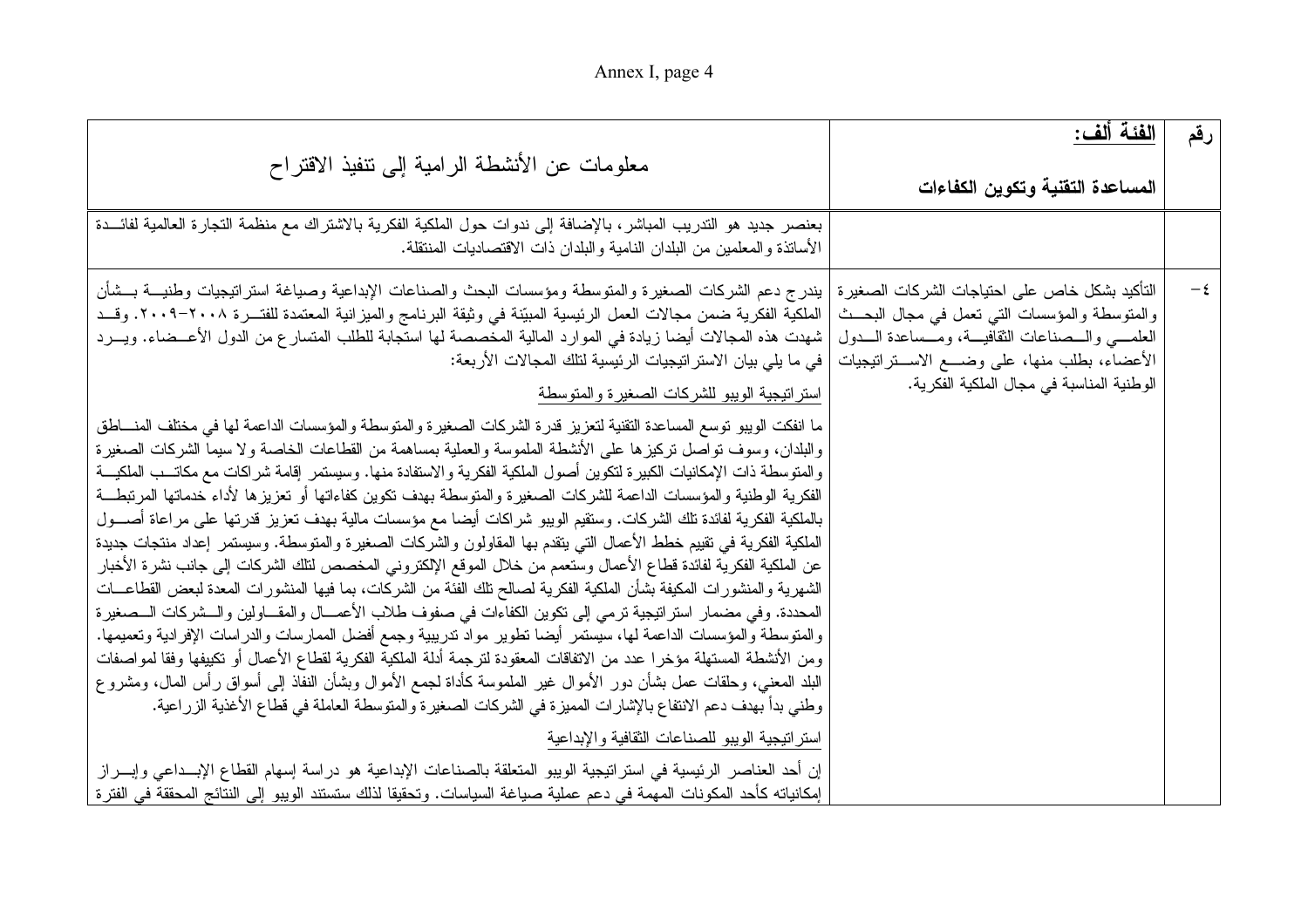Annex I, page 5

| معلومات عن الأنشطة الرامية إلى تنفيذ الاقتراح                                                                                                                                                                                                                                                                                                                                                                                                                                                                                                                                                                                                                                                                                                                                                                                                                                                                                                                                                                                                                                                                                                                        | الفئة ألف:<br>المساعدة التقنية وتكوين الكفاءات | رقم |
|----------------------------------------------------------------------------------------------------------------------------------------------------------------------------------------------------------------------------------------------------------------------------------------------------------------------------------------------------------------------------------------------------------------------------------------------------------------------------------------------------------------------------------------------------------------------------------------------------------------------------------------------------------------------------------------------------------------------------------------------------------------------------------------------------------------------------------------------------------------------------------------------------------------------------------------------------------------------------------------------------------------------------------------------------------------------------------------------------------------------------------------------------------------------|------------------------------------------------|-----|
| ٢٠٠٦–٢٠٠٧ وتستهل مشروعات جديدة على أساس ردود الفعل الواردة من المنتفعين بمختلف الأدوات التسي ســـبق وأن<br>أعدتها. وستسعى إلى إقامة شراكات مع الحكومات والمنظمات الدولية المهتمة بهذا الموضوع وستختبر المنتجات الجديـــدة<br>قبل نعميم نطبيقها على النطاق الوطني. وستستحدث أدوات عملية لقطاعات إبداعية مختـــارة تـــستجيب لاحتياجـــات نلـــك<br>القطاعات. ومن الأنشطة المنجزة مؤخرا دراسات بشأن المساهمة الاقتصادية للصناعات القائمة على حق المؤلسف ودليسل<br>عملي بشأن إدارة الملكية الفكرية في قطاع النشر .                                                                                                                                                                                                                                                                                                                                                                                                                                                                                                                                                                                                                                                      |                                                |     |
| استراتيجية الويبو للجامعات ومؤسسات البحث                                                                                                                                                                                                                                                                                                                                                                                                                                                                                                                                                                                                                                                                                                                                                                                                                                                                                                                                                                                                                                                                                                                             |                                                |     |
| تكثفت أنشطة الويبو الداعمة لمؤسسات البحث العلمي (بما فيها الجامعات) مؤخرا نتيجة لتزايد الطلبات الواردة من السدول<br>الأعضاء. وسيستمر الدعم بالتركيز على ثلاثة أنواع رئيسية من الأنشطة: أولا، ســـتحظى مؤســـسات البحـــث والتطـــوير<br>والجامعات بالدعم لصياغة سياسات مؤسسية بشأن الملكية الفكرية نيسيرا لإدارة أصول الملكيـــة الفكريـــة وفقـــا لمهامهـــا<br>وولايتها. وثانيا، ستدعم الويبو إنشاء شبكات نضم مؤسسات البحث والنطوير ومرافئ للملكية الفكرية (أو خدمات مـــشتركة<br>بشأنها) تستفيد منها الدول الأعضاء لإنشاء بني تحتية للابتكار تكون فعالة من حيث التكلفة. ويعتبر ذلك سبيلا يساهم فسي<br>الاستفادة إلى أقصى حد من الموارد المهنية والمالية لأداء خدمات متخصصة في حماية الملكية الفكرية وتسويقها. وثالثـــا،<br>ستقدم الويبو برامج ندريبية عملية ومكيفة حسب الاحتياجات في مجال نراخيص التكنولوجيا ونقيــيم البـــراءات وصــــياغة<br>البر اءات وإدارة التكنولوجيا والتسويق لفائدة مؤسسات البحث والنطوير والجامعات، بناء على طلب الدول الأعضاء. ومــن<br>نلك الأنشطة برامج ندريبية لفائدة الجامعات ومؤسسات البحث في أحد المجالات الأربعة الوارد وصفها أعلاه، ونقديم الدعم<br>في صياغة سياسات الملكية الفكرية لفائدة الجامعات ومؤسسات البحث والنطوير . |                                                |     |
| استراتيجية الويبو لدعم صياغة استراتيجيات وطنية بشأن الملكية الفكرية                                                                                                                                                                                                                                                                                                                                                                                                                                                                                                                                                                                                                                                                                                                                                                                                                                                                                                                                                                                                                                                                                                  |                                                |     |
| ستظل الدول الأعضاء تحظى بالدعم في إدماج استر اتيجيات الملكية الفكرية ضمن تخطيطها للتتمية الاقتــصـادية الوطنيـــة.<br>وسيشمل ذلك الدعم إعداد أدوات عملية تركز على أهمية الخيارات الوطنية في صـــياغة اســـتر اتيجيات الملكيـــة الفكريـــة<br>وتتفيذها. وأحد المنهجيات المطبقة حاليا كخطوة أولى في تصميم الاستر اتيجيات هو الدراسة الصادرة بشأن الجرد الحسابي<br>للملكية الفكرية. وقد ترتب عامة على صياغة استراتيجيات وطنية بشأن الملكية الفكرية إدراجهـــا فـــى ســـياق الـــسياسات<br>الوطنية في مجالات عدة، منها النعليم والصحة والزراعة والعلوم والنكنولوجيا والابنكار والتمويل والتجارة الدولية. وتركز<br>الاستراتيجيات على تعريف الأهداف والآليات والسياسات والتدابير الضرورية لإنشاء المعرفة والتكنولوجيا والنفاذ البهمسا،<br>بما يعزز قدرة المؤسسات المحلية على حماية حقوق الملكية الفكرية والنهوض بأنشطة التسويق والنعميم الواسع للتكنولوجيا                                                                                                                                                                                                                                                                                                               |                                                |     |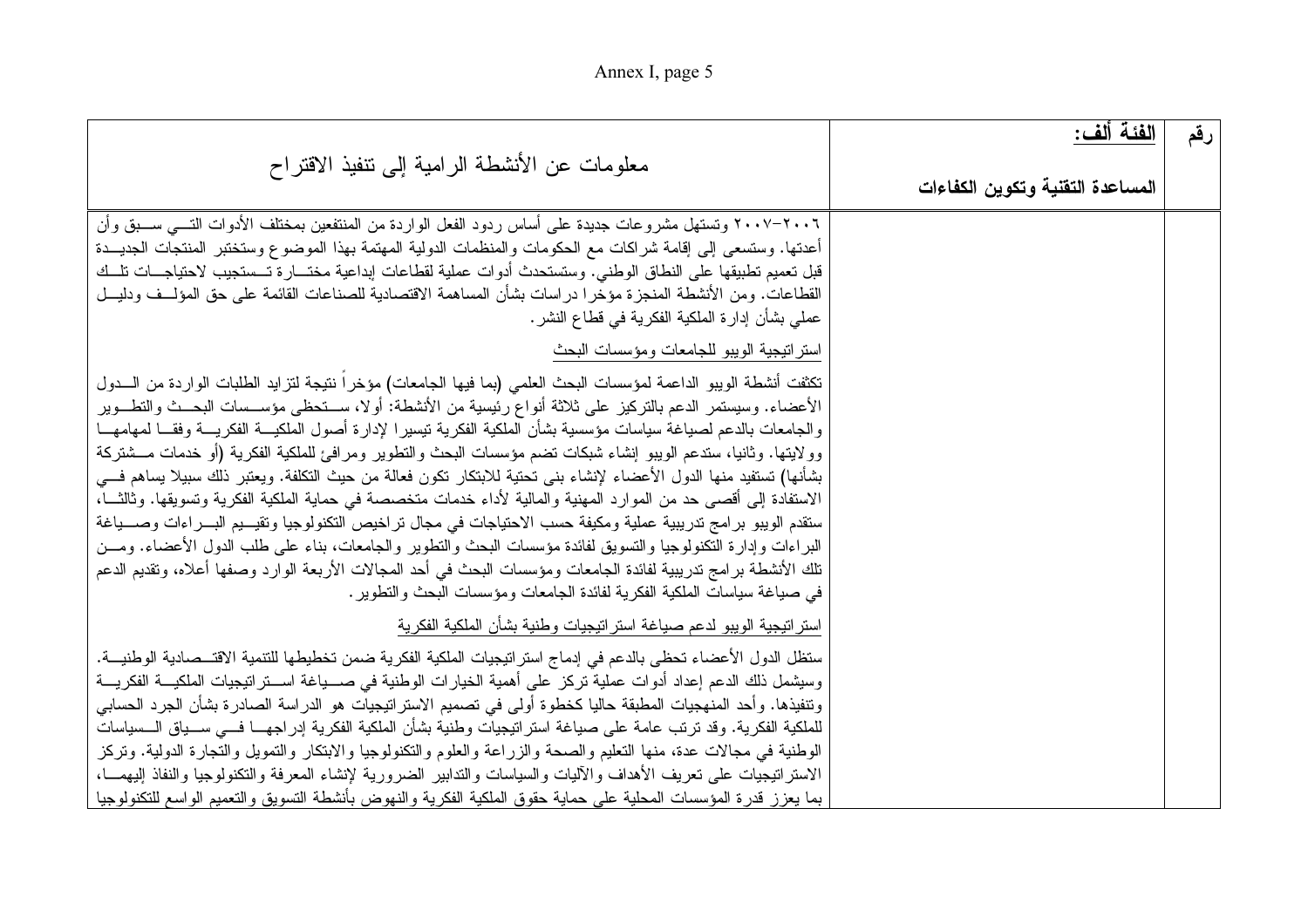| معلومات عن الأنشطة الرامية إلى نتفيذ الاقتراح                                                                                                                                                                                                                                                                                                                                                                                                                                                                                                                                                                                                                                                                                                                                                                                                                                                                                                                                                                     | <u>  الفئة ألف:</u><br>المساعدة التقنية وتكوين الكفاءات                                                                                                                                                                                                                                                                                                             | رقم           |
|-------------------------------------------------------------------------------------------------------------------------------------------------------------------------------------------------------------------------------------------------------------------------------------------------------------------------------------------------------------------------------------------------------------------------------------------------------------------------------------------------------------------------------------------------------------------------------------------------------------------------------------------------------------------------------------------------------------------------------------------------------------------------------------------------------------------------------------------------------------------------------------------------------------------------------------------------------------------------------------------------------------------|---------------------------------------------------------------------------------------------------------------------------------------------------------------------------------------------------------------------------------------------------------------------------------------------------------------------------------------------------------------------|---------------|
| والأعمال الإبداعية. وبإمكان الويبو أن نكثف نلك الأنشطة بناء على الطلب وندعم الدول الأعضاء أثناء المـــشاورات بـــين<br>مختلف القطاعات والمؤسسات عند صياغة استراتيجيات وطنية بشأن الملكية الفكرية. ومن الأنشطة المنجزة مؤخرا دعـــم<br>عملية صياغة استرانتيجيات وطنية بشأن الملكية الفكرية، بدءا بجرد حسابي لأصول الملكية الفكرية على الصعيد الوطنبي ثم<br>إجراء مشاورات داخلية شارك فيها عدد كبير من المؤسسات وأصحاب المصالح.                                                                                                                                                                                                                                                                                                                                                                                                                                                                                                                                                                                     |                                                                                                                                                                                                                                                                                                                                                                     |               |
| أقرت الدول الأعضاء معايير السلوك في الخدمة المدنية الدولية التي وضعتها الأمم المتحدة <http: csd.asp="" icsc.un.org="">،<br/>وأدخلتها في نظام موظفي الويبو ولائحته، وتعتبر تلك المعايير مُلزمة لجميع موظفي الويبو. وضمانا لتطبيق المعايير ذاتها<br/>على أجراء الويبو من الخبراء الاستشاريين أيضا، سيضاف بند صريح يشير إلى معايير السلوك التي تطبقها الأمم المتحدة<br/>في اتفاقات الخدمة الخاصة التي تبر مها الويبو مع خبر ائها الاستشاريين.<br/>وقد أدرج العمل المتعلق بتعزيز أنظمة الأخلاقيات والنزاهة في مشروع التحسينات المؤسسية ضمانا لحسن التتــسيق مـــع<br/>التطورات المتعلقة بإدارة الموارد البشرية وغيرها من المسائل المتعلقة بالأداء المؤسسي. وستطلع الويبو الدول الأعــضاء<br/>بانتظام على أحدث النطور ات المتعلقة بهذه المسائل في المحافل المناسبة.<br/>وينتقى الخبراء الاستشاريون الذين يساهمون في أنشطة المساعدة التقنية حسب احتياجات المنظمة ومتسى احتاجــت إلـــيهم<br/>للاستجابة إلى طلبات الدول الأعضاء الراغبة في الاستفادة من المساعدة التقنية. ويتم الانتقاء على أساس خبرتهم وتجربتهم</http:> | على موظفى الويبو وخبرائها الاستشاريين العـــاملين<br>في مجال المساعدة التقنية الاستمرار في التزام الحياد<br>والقابلية للمساءلة بإيلاء أهمية خاصة لمدونة أخـــلاق<br>المهنة القائمة وتجنب ما قد يحدث من تضارب في<br>المصالح. ويتعين على الويبو إعداد لائحة بسالخبراء<br>الاستشاريين لـــديها فـــي مجـــال المـــساعدة التقنيـــة<br>والنعريف بهم لدى الدول الأعضاء. | $-\mathbf{1}$ |
| المثبتة ويقيِّمون تقييما دقيقا على أساس أدائهم ونتائج المهمات الموكلة إليهم.<br>ويجري حاليا إعداد قائمة الخبراء الاستشاريين المشار إليها في هذه التوصية.                                                                                                                                                                                                                                                                                                                                                                                                                                                                                                                                                                                                                                                                                                                                                                                                                                                          |                                                                                                                                                                                                                                                                                                                                                                     |               |
| تقدم الويبو عند الطلب وفي حدود ولايتها واختصاصها، المساعدة والمشورة التشريعية الهادفة إلى التـــصدي للممارســـات<br>المنافية للمنافسة المشروعة في مجال الملكية الفكرية أو إلى وضع حد لها. ويشمل هذا الأمر مراعـــاة النطـــاق المناســـب<br>لمحقوق الملكية الفكرية الاستئثارية بما في ذلك الاستثناءات والتقييدات الملائمة المفروضة على هذه الحقــوق ناهيــك عــن<br>اللجوء إلى الخيارات القانونية من قبيل التراخيص الإجبارية وغير ذلك من التدابير المسموح بها في إطار المعايير الدولية.<br>وتقدم المشورة أيضـا عند الطلب فـي مسائل ذات صلَّة بالبنود التجارية التقييدية وغير ذلك من مضـامين عقود الترخيص فـي<br>مجال الملكية الفكرية التي قد يكون لها أثر سلبي في المنافسة. وسيستمر هذا العمل عند الطلب. وستنظر الويبو في مــدي<br>الحاجة إلى تأجير خبراء من الخارج للاستجابة لطلبات محددة حسب كل حال.                                                                                                                                                                                                            | التشجيع على اتخاذ تدابير من شأنها مساعدة البلــدان<br>على التصدي للممارسات المنافية للمنافسة المشروعة<br>من خلال مد البلدان النامية ولا سيما البلـــدان الأقـــل<br>نموا بالمساعدة التقنية بطلب منها، لتحقيق فهم أفضل<br>لأوجه التلامس بين حقوق الملكية الفكرية وسياســـات<br>المنافسة.                                                                             | $-\vee$       |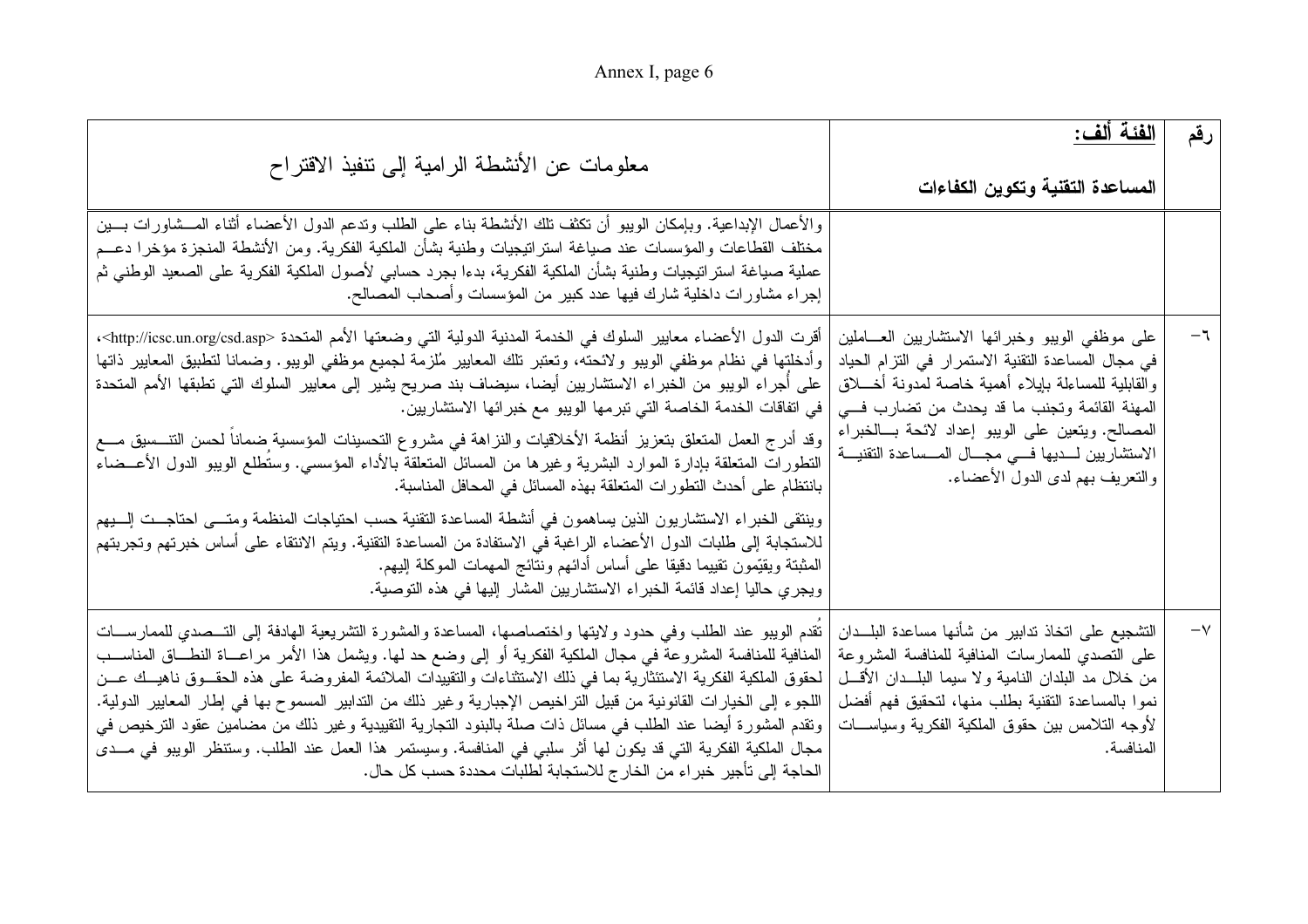|  | Annex I, page 7 |  |  |  |
|--|-----------------|--|--|--|
|--|-----------------|--|--|--|

| معلومات عن الأنشطة الرامية إلى نتفيذ الاقتراح                                                                                                                                                                                                                                                                                                                                                                                                                                                                                                                                                                                                                                                                                               | الفئة آلف:<br>المساعدة التقنية وتكوين الكفاءات                                                                                                                                                                                           | رقم  |
|---------------------------------------------------------------------------------------------------------------------------------------------------------------------------------------------------------------------------------------------------------------------------------------------------------------------------------------------------------------------------------------------------------------------------------------------------------------------------------------------------------------------------------------------------------------------------------------------------------------------------------------------------------------------------------------------------------------------------------------------|------------------------------------------------------------------------------------------------------------------------------------------------------------------------------------------------------------------------------------------|------|
| وستعد مذكرة إعلامية تتضمن المزيد من المعلومات عن الأنشطة التي أنجزتها الويبو في هذا المجال والمبادرات التي ربما<br>تستهلها في المستقبل بطلب من الدول الأعضاء، وسترفع المذكرة إلى اللجنة في دورتها المنعقدة في يوليه/تموز .                                                                                                                                                                                                                                                                                                                                                                                                                                                                                                                  |                                                                                                                                                                                                                                          |      |
| تدعم الويبو البلدان النامية من أجل مساعدة علمائها المحليين ومؤسسات الأبحاث فيها على حماية نتائج أبحاثهم عن طريـــق<br>وضع برامج ندريبية مُكيفة حسب احتياجاتٍ تلك البلدان، من قبيل صياغة البراءات ونراخيص التكنولوجيا الناجحة وتسويق<br>الملكية الفكرية وتقييمها. وتدعم الويبو أيضا نتظيم مكاتب نقل التكنولوجيا. فخبرة الويبو في إنشاء مراكز الملكية الفكريـــة<br>تبر هن على أنه يمكن تحسين مختلف شروط التدريب والإدارة في مجال الملكية الفكرية بقدر كبير إذا مــــا نظـــم اســـتخدام<br>الاستراتيجيات وتطبيقها على أساس النموذج التعاوني لشبكات الملكية الفكرية. ويرد ذكر ما يمكن تنفيذه من اســـتراتيجيات<br>وبرامج وأنشطة لتنفيذ هذه التوصية في المذكرة الإعلامية الخاصة بالتوصية ١٠/٢٦ وفي النص المعد لأغراض التوصـــية<br>۶/۱۹ أعلاه. | مساعدة الدول الأعضاء على تعزيز كفاءاتها الوطنية<br>لحماية أعمال الإبداع والابتكـــار والاختـــراع علــــي<br>الصعيد المحلي ودعم نطوير البنى التحتية الوطنية في<br>مجال العلوم والنكنولوجيا كلما كان ذلك مناسبا ووفقا<br>لاختصاص الويبو . | $-1$ |
| ونقدم الويبو المساعدة النقنية أيضا لتشجيع الإبداع المحلي في المحيط الرقمي وحمايته. كما نقدم الدعم لإنـــشاء منظمـــات<br>الإدارة الجماعية لتمكين المبدعين المحلبين من تحقيق مصالحهم المشروعة.                                                                                                                                                                                                                                                                                                                                                                                                                                                                                                                                               |                                                                                                                                                                                                                                          |      |

[يلي ذلك المرفق الثاني]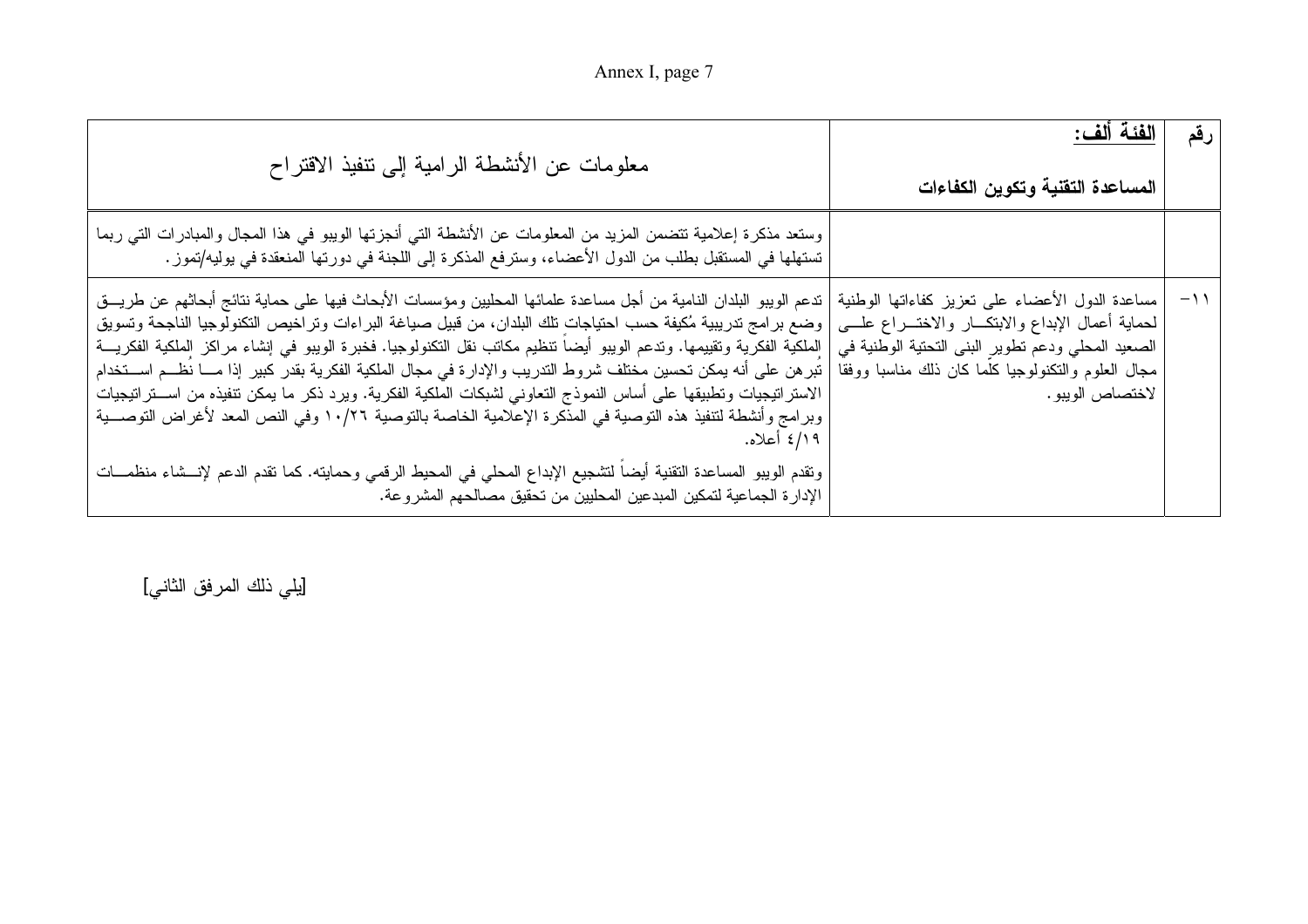## **ANNEX II**

# المرفق الثاني

# برنامج عمل لتنفيذ التوصيات المعتمدة

| متطلبات إضافية من الموارد،<br>إن وجدت                                                                                                                             |             | أنشطة مقترحة                                                                                                                                                                                                                                                                                                                                                                                                                                                                                                                                                                                                                                                                                                                                                                                                                                                                                                                                                                                                                                                                                                                                                                                                                                                                                                                                                                                                                                                                                                                                                                                                                    | الفئة ألف:                                                                                                                                                                                                                                                                                                                                                                                                                                                          | رقم     |
|-------------------------------------------------------------------------------------------------------------------------------------------------------------------|-------------|---------------------------------------------------------------------------------------------------------------------------------------------------------------------------------------------------------------------------------------------------------------------------------------------------------------------------------------------------------------------------------------------------------------------------------------------------------------------------------------------------------------------------------------------------------------------------------------------------------------------------------------------------------------------------------------------------------------------------------------------------------------------------------------------------------------------------------------------------------------------------------------------------------------------------------------------------------------------------------------------------------------------------------------------------------------------------------------------------------------------------------------------------------------------------------------------------------------------------------------------------------------------------------------------------------------------------------------------------------------------------------------------------------------------------------------------------------------------------------------------------------------------------------------------------------------------------------------------------------------------------------|---------------------------------------------------------------------------------------------------------------------------------------------------------------------------------------------------------------------------------------------------------------------------------------------------------------------------------------------------------------------------------------------------------------------------------------------------------------------|---------|
| موارد مالية                                                                                                                                                       | موارد بشرية |                                                                                                                                                                                                                                                                                                                                                                                                                                                                                                                                                                                                                                                                                                                                                                                                                                                                                                                                                                                                                                                                                                                                                                                                                                                                                                                                                                                                                                                                                                                                                                                                                                 | المساعدة التقنية<br>وتكوين الكفاءات                                                                                                                                                                                                                                                                                                                                                                                                                                 |         |
| إيفاد بعثات إلى البلدان<br>والمنظمات المانحة<br>۰۰۰ ۵۰ فرنك<br>سويسري<br>(نفقة لمرة واحدة)<br>مؤتمر المانحين:<br>۱٤۰ ۰۰۰ فرنك<br>سويسري (تشمل<br>تمويل مشاركة عدد |             | قدمت بعض البلدان المتقدمة والنامية بالفعل نبرعات مالية للويبو من أجـــل تنظـــيم<br>برامج لصالح البلدان النامية والبلدان الأقل نموا. ونرحب الويبو بتقــديم المـــانحين<br>المزيد من النبر عات تحقيقا لهذا الغرض، بما في ذلك الصناديق الائتمانية أو غير ها<br>من صناديق النبر عات المخصصة تحديدا للبلدان الأقل نموا، وهي تعطي في الوقت<br>ذاته أولوية كبرى لتمويل أنشطة في أفريقيا من أجل تحـــسين مـــستوى المـــساعدة<br>المقدمة.<br>وكخطوة أولى نحو نتفيذ هذه النوصية وبعد المناقشات في الدورة الأولـــي للجنـــة<br>المعنية بالتنمية والملكية الفكرية، سنعد الأمانة ورقة ترفعها إلى اللجنة في دورتهـــا<br>الثانية لنزودها بمعلومات إضافية وتستطلع الخيارات المتاحـــة أمامهـــا. وستتقـــسم<br>الورقة إلى ثلاثة أجزاء. يستكمل الجزء الأول المعلومات المتاحة في وثيقة البرنامج<br>والمبز انية للفترة ٢٠٠٨–٢٠٠٩ ويحدِّثها، وهــذه المعلومـــات تتعلَّــق بــصناديق<br>النبرعات وصناديق الأموال الائتمانية الموجودة ونتعلق كذلك بطريقة إدارة الأمانة<br>للموارد من خارج الميزانية. ويستعرض الجزء الثانبي من الورقة الجهود المبذولـــة<br>لتتسيق عمل الويبو في هذه المجال وحشد المزيد من النبر عات عن طريق إجـــراء<br>مناقشات مع الجهات المانحة الثنائية والمتعددة الأطراف ومع المؤسسات الخيريــــة.<br>وسيتناول الجزء الثالث من الورقة مقترحات الأنشطة المقبلة الهادفة إلسي زيسادة<br>أمو ال النبر عات.<br>وستبحث الورقة أيضاً مجال عمل مؤتمر المانحين وشكله، ومن الممكن تنظيمه في<br>فترة السنتين ٢٠٠٨–٢٠٠٩، وسيكون فرصة لإطلاع المانحين علـــى التوصـــيات<br>المعتمدة في إطار جدول أعمال الويبو بشأن النتمية. وستحلل الورقة أليات التشاور<br>القائمة مع الوكالات المانحة لمناقشة مسألة التمويل وصوغ البر امج والمشاريع على | تقديم مساعدة إضافية للويبو<br>من خلال تبر عات المانحين<br>وإنشاء صناديق ائتمانية أو<br>صناديق أخرى للتبر عسات<br>داخل الويبو لفائدة البلـــدان<br>الأقل نمسوا علسى وجسه<br>الخصوص، مع الاستمرار<br>في إعطاء أوليسة كبسرى<br>لتمويل الأنشطة في أفريقيا<br>بفضل الموارد من داخـــل<br>ومــــن خـــــــار ج المميز انيــــــة<br>للنهوض بعــدة مجـــالات،<br>منهـــا الانتفـــاع القـــانوني<br>والتجـــاري والاقتـــصادي<br>بالملكية الفكرية في البلدان<br>المذكور ة. | $-\tau$ |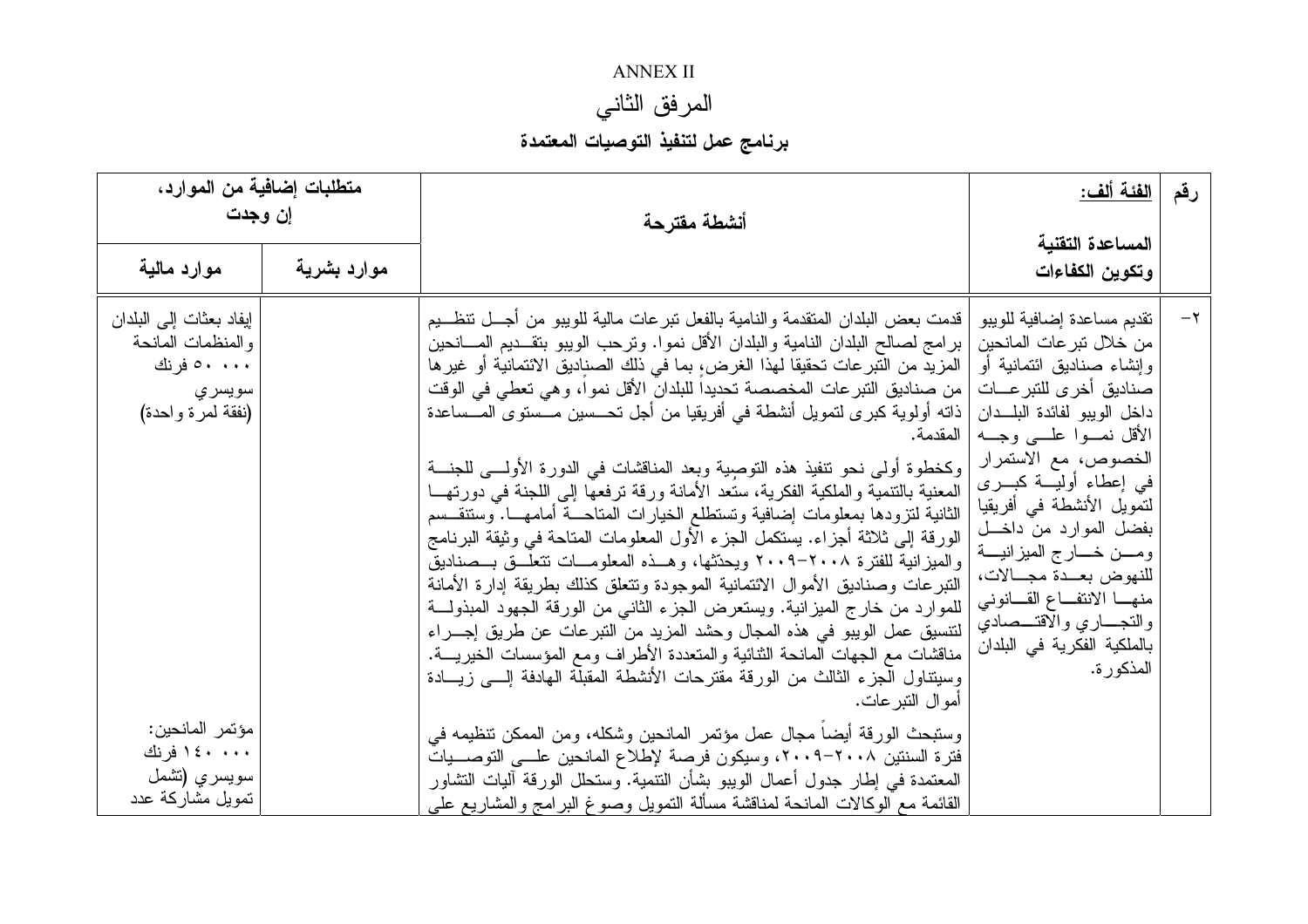Annex II, page 2

| متطلبات إضافية من الموارد،<br>إن وجدت                                                     |                                       | أنشطة مقترحة                                                                                                                                                                                                                                                                                                                                                                                                                                                                                                                                                                                                                                                                                                                                                                        | الفئة ألف:                                                                                                                                                                                                                                                                                             | رقم      |
|-------------------------------------------------------------------------------------------|---------------------------------------|-------------------------------------------------------------------------------------------------------------------------------------------------------------------------------------------------------------------------------------------------------------------------------------------------------------------------------------------------------------------------------------------------------------------------------------------------------------------------------------------------------------------------------------------------------------------------------------------------------------------------------------------------------------------------------------------------------------------------------------------------------------------------------------|--------------------------------------------------------------------------------------------------------------------------------------------------------------------------------------------------------------------------------------------------------------------------------------------------------|----------|
| موارد مالية                                                                               | موارد بشرية                           |                                                                                                                                                                                                                                                                                                                                                                                                                                                                                                                                                                                                                                                                                                                                                                                     | المساعدة التقنية<br>وتكوين الكفاءات                                                                                                                                                                                                                                                                    |          |
| من الممثلين عن<br>البلدان النامية (انظر<br>الوثيقة<br>(CDIP/2/INF/2)<br>(نفقة لمرة واحدة) |                                       | المستوى الإقليمي ودون الإقليمي والوطنبي، والنظر في الطرائق الكفيلة بتحسين نلك<br>البرامج والمشاريع عند الاقتضاء. وستبحث الورقة إمكانية إرساء اليسات رصـــد<br>لإدار ة صناديق النبر عات مع الانتباه إلى ألا تمنع تلك الأليات والمبادئ في حد ذاتها<br>المانحين من تقديم نبر عاتهم.<br>ولن تركَّز الورقة على إمكانية إنشاء صناديق تبرعات جديدة في الويبو فحسب، بلِ<br>أيضا على العمل مع المانحين والبلدان الشريكة والمنظمات الدولية والإقليمية فضلا<br>عن البنك الدولي والمصارف الإقليمية لتتفيذ مشاريع خاصـــة للمـــساعدة التقنيـــة<br>وتكوين الكفاءات في البلدان الأعضاء بما يتمشى مع المبادئ المعتمدة فـــي إطــــار<br>جدول أعمال الويبو بشأن التتمية.<br>ومن المعتزم رفع اقتراح مفصلٌ عن مؤتمر المانحين إلى الجمعية العامة.                                                     |                                                                                                                                                                                                                                                                                                        |          |
| ۳۰۰ ۰۰۰ فرنك<br>سويسري (نفقة لمرة<br>واحدة)<br>تكاليف عادية <sup>(*)</sup>                | خبیر ان استشاریان<br>ا لتتفيذ المشروع | من المقترح بدء العمل في مشروع لتصميم قاعدة بيانات موحدة مخصصة لأنشطة<br>المساعدة التقنية ومن ثم إعدادها وتحديثها بانتظام. وسيتيح موقع الويبو الإلكتروني<br>معلومات عامة عن هذه الأنشطة، بينما سترد معلومات مستفيضة عن أنشطة محددة<br>بعد الحصول على التصريحات اللازمة. وستعتمد قاعــدة البيانـــات الجديـــدة علــــي<br>معلومات عن أنشطة الويبو للتعاون الإنمائي المتوفرة حاليا علـــي موقـــع الويبـــو<br>development/en/pdf/wipo_eds_inf_1_rev.pdf). وستضم نلك المعلومات أســـماء   قاعدة البيانات<br>المانحين والخبراء الاستشاربين ونكساليف المسشروعات (بعــد الحــصول علـــي  وتحديثها<br>التصريحات اللازمة). وسيحكم هذا المشروع مبدأ الشفافية ويا حبذا لو أن الجهات<br>المانحة والمستفيدة تسمح للويبو بتوفير أكبر قدر مـــن المعلومـــات عـــن أنـــشطة<br>المساعدة النقنية. | علــــي الويبـــــو أن نتـــــشر<br>معلومات عامة حول كـــل<br>أنشطة المساعدة التقنية على<br>موقعها الإلكتروني وعليها<br>أن نقدم، بطلب من الــــدول<br>الأعضاء، تفاصـــيل عـــن<br>أنشطة محددة بموافقة الدولة<br>العضو (الدول الأعــضاء)<br>أو الجهــــــــات الأخـــــــــــرى<br>المستفيدة من النشاط. | $-\circ$ |

 $\overline{(\cdot)}$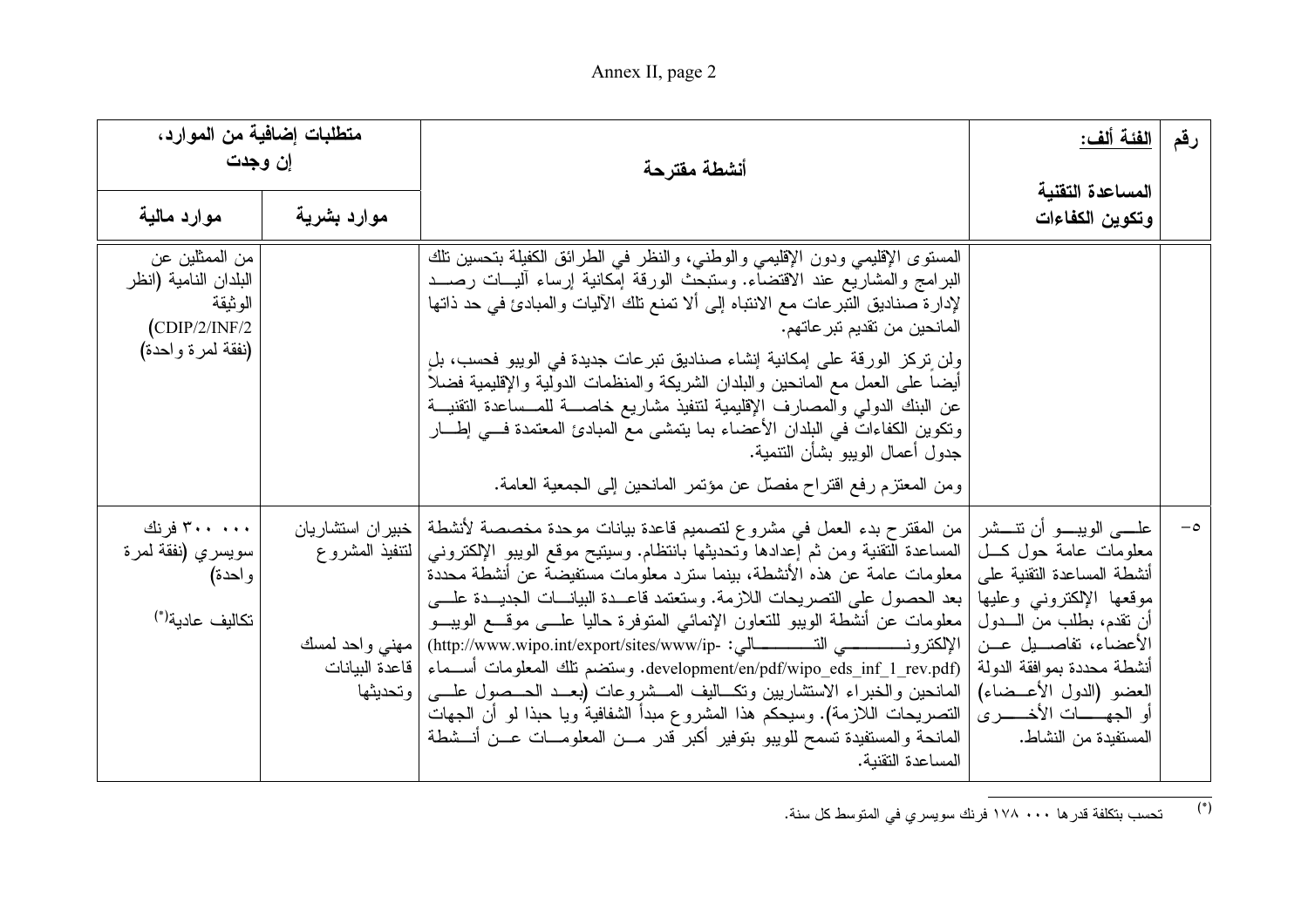| متطلبات إضافية من الموارد،<br>اِن وجدت                                                                                                                        |                                                                             | أنشطة مقترحة                                                                                                                                                                                                                                                                                                                                                                                                                                                                                                                                                                                                                                                                                                                                                                                                                                                                                                                                                                                                                                                                                                                                                                                                                                                                                                                                                                                                                                                                                                                                                                                                                                                                                                                                                                                                                                                                             | <u>الفئة ألف:</u>                                                                                                                                                                                                                                                                                                                    | رقم        |
|---------------------------------------------------------------------------------------------------------------------------------------------------------------|-----------------------------------------------------------------------------|------------------------------------------------------------------------------------------------------------------------------------------------------------------------------------------------------------------------------------------------------------------------------------------------------------------------------------------------------------------------------------------------------------------------------------------------------------------------------------------------------------------------------------------------------------------------------------------------------------------------------------------------------------------------------------------------------------------------------------------------------------------------------------------------------------------------------------------------------------------------------------------------------------------------------------------------------------------------------------------------------------------------------------------------------------------------------------------------------------------------------------------------------------------------------------------------------------------------------------------------------------------------------------------------------------------------------------------------------------------------------------------------------------------------------------------------------------------------------------------------------------------------------------------------------------------------------------------------------------------------------------------------------------------------------------------------------------------------------------------------------------------------------------------------------------------------------------------------------------------------------------------|--------------------------------------------------------------------------------------------------------------------------------------------------------------------------------------------------------------------------------------------------------------------------------------------------------------------------------------|------------|
| موارد مالية                                                                                                                                                   | موارد بشرية                                                                 |                                                                                                                                                                                                                                                                                                                                                                                                                                                                                                                                                                                                                                                                                                                                                                                                                                                                                                                                                                                                                                                                                                                                                                                                                                                                                                                                                                                                                                                                                                                                                                                                                                                                                                                                                                                                                                                                                          | المساعدة التقنية<br>وتكوين الكفاءات                                                                                                                                                                                                                                                                                                  |            |
| ۰۰۰۰ که فرنك<br>سويسري (نفقة لمرة<br>واحدة)<br>ميز انية سفر  لإعداد<br>الوثيقة<br>۰۰۰ م فرنك<br>سويسري<br>(انظر الوثيقة<br>(CDIP/2/INF/3<br>(نفقة لمرة واحدة) | خدمات إعلامية عن<br>البراءات وعن<br>الإحصاءات المتعلقة<br>خبیر استشاری واحد | مطالبسة الويبسو بوضسع   إعداد دراسة لتنفيذ هذه التوصية<br>  نقدم الويبو حاليا معلومات عن البراءات عن طريق نظام ركن البــــراءات، وهــــو<br>ّ قاعدة بيانات نسمح بإجراء بحث كامل عن الطلبات الدولية للبراءات، وتقدم الويبو  <br>كذلك هذه المعلومات عن طريق خدمات الويبو الإعلامية عن البـــراءات للبلـــدان<br>النامية والبلدان الأقل نموا. وللتعرف على مختلف الخيارات المتاحة لتنفيــذ تلــك   بالملكية الفكرية<br>التوصية، من المقترح الشروع في دراسة الهدف منها تحديد قواعد البيانات المفيدة<br> وغير ذلك من الموارد ومراعاة حقوق الملكية المنصلة بقواعد البيانات المتخصصة<br>واقتراح خيارات لمنح النراخيص أو السماح بأي شكل آخر بنفاذ مكاتــب الملكيـــة   لإعداد الوثيقة<br>  الفكرية و/أو عامة الناس إلى قواعد البيانات هذه لا سيما في البلدان النامية.<br> وثمة مسائل أخرى في هذه الدراسة نشمل إمكانية استحداث عقود نموذجيـــة لنفـــاذ<br>مكاتب الملكية الفكرية إلى قواعد بيانات البراءات واستخدام طرائق كفيلة بتوســيع<br>نطاق النفاذ إلى قواعد بيانات الويبو (بما في ذلك عن طريق ضم قواعد البيانـــات<br>هذه إلى بوابات الإنترنت الشعبية) وتتظيم منتدى يجمع أصحاب قواعــد البيانـــات<br>وتحسين نظام ركن البراءات ®PATENTSCOPE لكي يتسع لمزيد من المعلومات<br>عن طلبات معاهدة النعاون بشأن البراءات في المرحلة الوطنية. وستشمل الدراســــة<br>أيضا نقييما لتأثر الإمكانيات البشرية والموارد المالية بمختلف خيارات نفاذ مكاتـــب<br>الملكية الفكرية إلى قواعد بيانات البراءات على العامة والخاصة. وســـنعد الأمانــــة<br>مواصفات الدراسة للدورة المقررة في يوليه/تموز ٢٠٠٨.<br>استر انبجيات تحسين النفاذ إلى قواعد بيانات البراءات واستخدامها<br>من المقترح أيضا نحسين النهج القائم وإقامة نهج جديدة لتعميم معلومـــات الملكيـــة<br>الفكرية لا سيما المعلومات والوثائق المنعلقة بالبراءات لصالح قطـــاع الابتكـــارات<br>ومؤسسات البحــث والنطــوير والمؤســسات الأكاديميـــة والـــشركات الـــصغيرة<br>والمتوسطة. ومن بعض الاستراتيجيات الرئيسية المرعية في هذا الصدد ما يلي: | اتفاقات مع معاهد البحــث<br>والشركات الخاصة بهدف<br>مساعدة المكاتب الوطنيـــة<br>في البلدان النامية ولا سيما<br>البلدان الأقل نموا، فــضلا  <br>عن منظماتهـــا الإقليميـــة<br>ودون الإقليميــــة المعنيــــة<br>بالملكية الفكرية، على النفاذ  <br>إلــــــى قواعـــــد بيانــــــات<br>متخصــــصة لأغــــراض<br>البحث في البر اءات. | $-\lambda$ |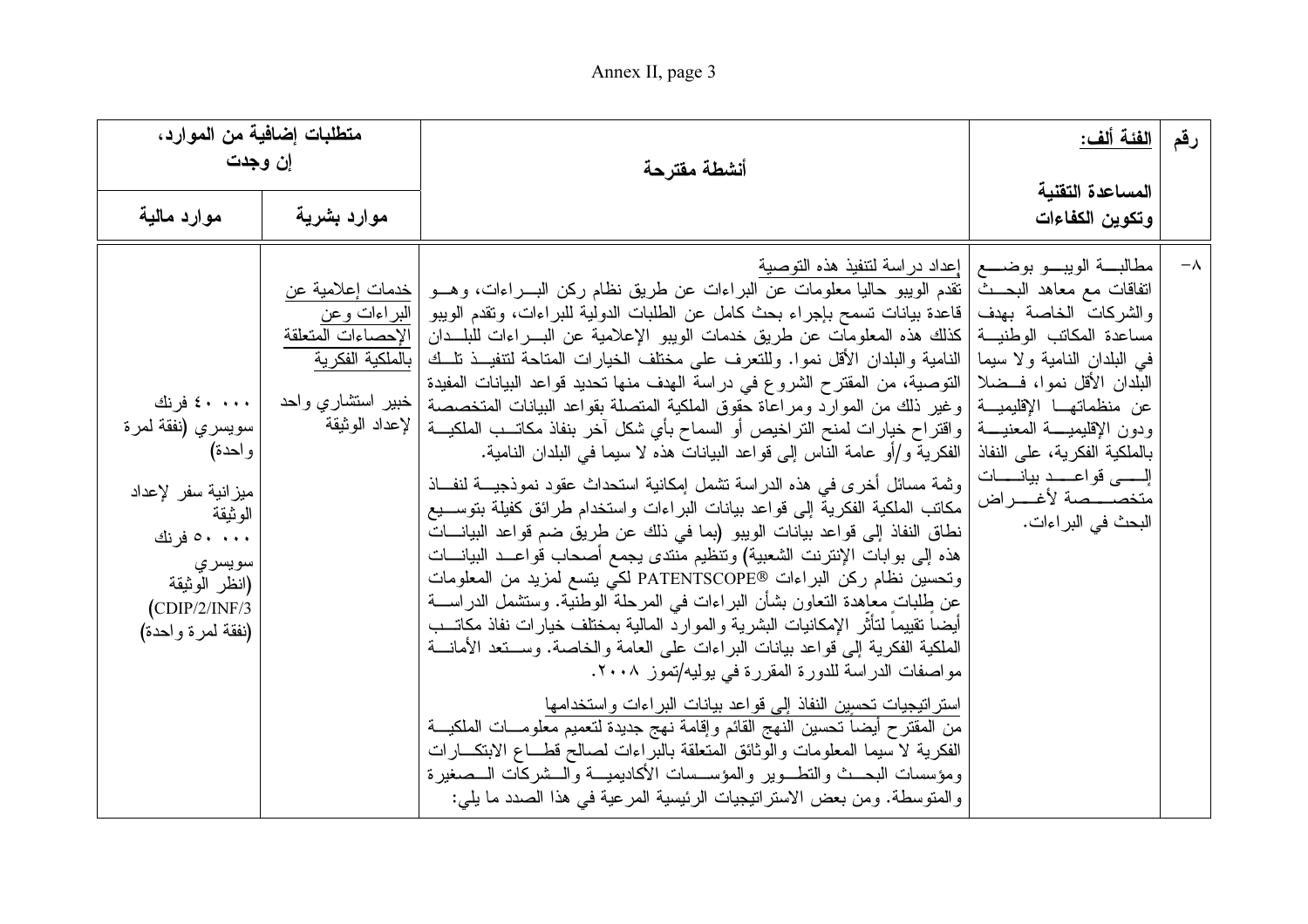## Annex II, page 4

| متطلبات إضافية من الموارد،<br>اِن وجدت                                                                           |                                                              | أنشطة مقترحة                                                                                                                                                                                                                                                                                                                                                                                                                                                                                                                                                                                                                                                                                                                                                                                                                                                                                                                                                                                                                                                                                                                                                                                                                                                                                                                                                                                                                                    | الفئة ألف:                          | رقم |
|------------------------------------------------------------------------------------------------------------------|--------------------------------------------------------------|-------------------------------------------------------------------------------------------------------------------------------------------------------------------------------------------------------------------------------------------------------------------------------------------------------------------------------------------------------------------------------------------------------------------------------------------------------------------------------------------------------------------------------------------------------------------------------------------------------------------------------------------------------------------------------------------------------------------------------------------------------------------------------------------------------------------------------------------------------------------------------------------------------------------------------------------------------------------------------------------------------------------------------------------------------------------------------------------------------------------------------------------------------------------------------------------------------------------------------------------------------------------------------------------------------------------------------------------------------------------------------------------------------------------------------------------------|-------------------------------------|-----|
| موارد مالية                                                                                                      | موارد بشرية                                                  |                                                                                                                                                                                                                                                                                                                                                                                                                                                                                                                                                                                                                                                                                                                                                                                                                                                                                                                                                                                                                                                                                                                                                                                                                                                                                                                                                                                                                                                 | المساعدة التقنية<br>وتكوين الكفاءات |     |
| تكاليف عادية<br>تكاليف عادية(**)<br>۱۵۰ ۱۵۰ فرنك<br>سويسري<br>(نفقة لمرة واحدة)<br>أنشطة: ٧٠٠ ٧٠٠<br>فرنك سويسري | المهنية<br> وموظف من فئة<br>الخدمات العامة<br> وخبیر استشاری | ( أ )     اتخاذ مبادر ات رياديــــة لتحــــسين حـــصول مؤســـسات البحـــث   قطاع المساعدة التقنية<br>والمجموعات الصناعية على المعلومات المتعلقة بالبراءات وتقاسمها وعلسى غيـــر  ونكوين الكفاءات<br>ذلك من المعلومات النجارية والنقنية في مجال الملكية الفكرية. فعلى سبيل المثـــال،<br>يسير  هذا المشروع في بلدان مختارة من المنظمة الأفريقية للملكية الفكريــــة ومـــن   موظف من الفئة<br>الممكن إدخاله إلى مناطق أخر ي؛<br>(ب)      دراسة إمكانية إطلاق مشروع رائد (مشاريع رائـــدة) فــــى البلـــد<br>المختار  (البلدان المختار ة) من أجل دعم إنشاء مر اكز  إعلامية في مجــــال الملكيــــة<br>الفكرية في مؤسسات البلد العلمية والبحثية من أجل تحسين حماية نتائج أبحاث ذاك<br>البلد والاستفادة من عائداتها النجارية.<br>(ج)     التشجيع على إنشاء قواعد بيانات دون إقليمية أو إقليمية أو أقاليمية<br>للبحث في المعلومات المتعلقة بالملكية الفكرية. ومن شأن ذلـــك أن ييـــسِّر عمليـــة<br>البحث والفحص في إجراءات منح حقوق الملكيـــة الفكريـــة وأن يُحـــسِّن تكـــوين<br>الكفاءات الإقليمية ودون الإقليمية والوطنية.<br>(د)      تقديم ما يلزم من تدريب متخصص عن طريق ورشــــات عصـــل<br>إقليمية ودون إقليمية ووطنية حول استخدام البلدان النامية والبلدان الأقل نموا لقواعد<br>بيانات البراءات وحول استراتيجيات البحث فيها.<br>(ه)     وضع أليات مخصصة للبلدان الأقل نموا لتقاسم النفاذ إلى قواعــد<br>البيانات ونتائج البحث فيها.<br>نقديم خدمات استشارية وإنشاء مراكز إعلامية للملكية الفكرية لا سيما في البلـــدان<br>الأقل نموا. |                                     |     |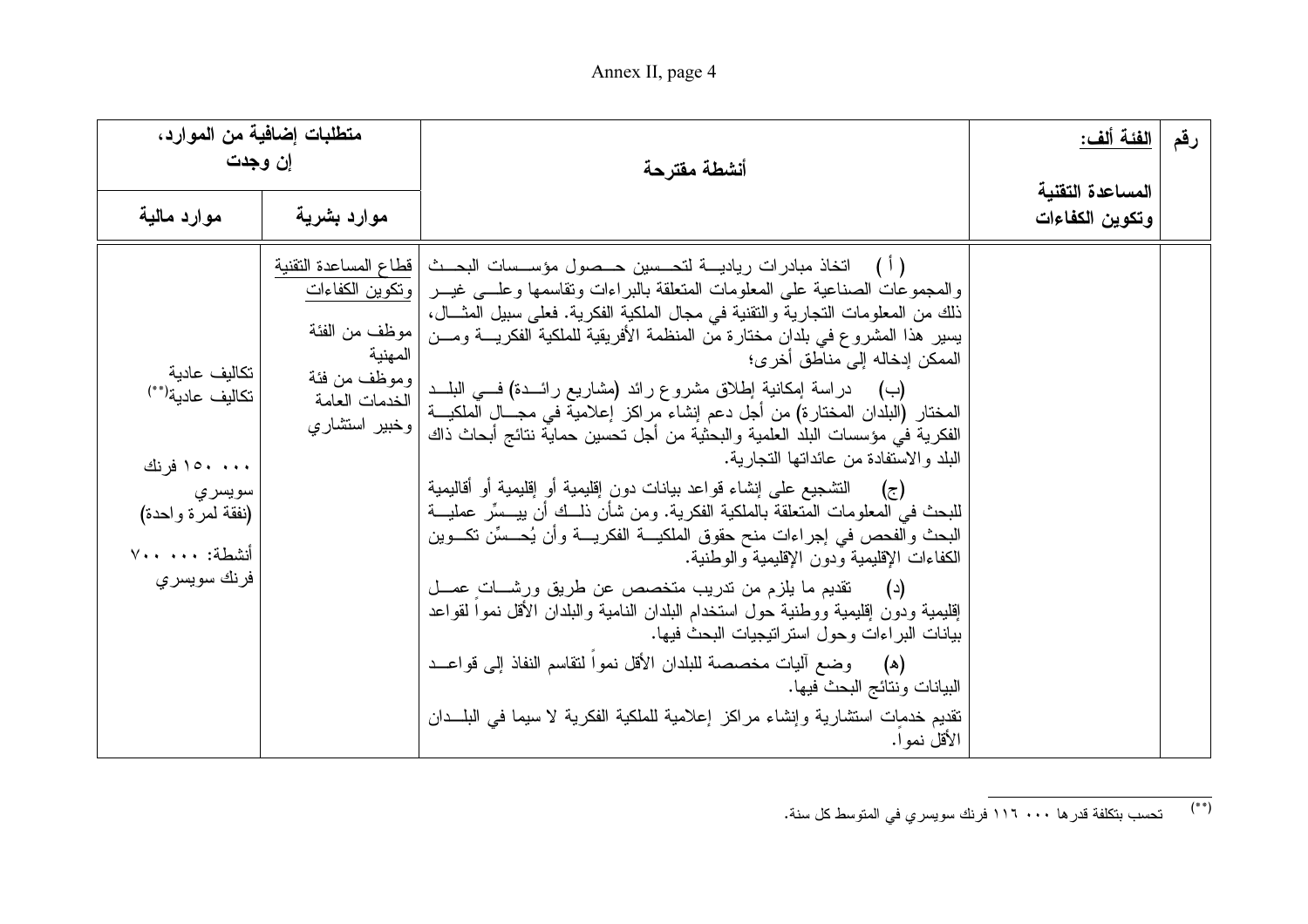Annex II, page 5

| متطلبات إضافية من الموارد،<br>إن وجدت                      |                          | أنشطة مقترحة                                                                                                                                                                                                                                                                                                                                                                                                                                                                                                                                                                                            | <u>الفئة ألف:</u>                                                                                                                                                                                                                                                                                                                                                                                                                                                      | رقم   |
|------------------------------------------------------------|--------------------------|---------------------------------------------------------------------------------------------------------------------------------------------------------------------------------------------------------------------------------------------------------------------------------------------------------------------------------------------------------------------------------------------------------------------------------------------------------------------------------------------------------------------------------------------------------------------------------------------------------|------------------------------------------------------------------------------------------------------------------------------------------------------------------------------------------------------------------------------------------------------------------------------------------------------------------------------------------------------------------------------------------------------------------------------------------------------------------------|-------|
| موارد مالية                                                | موارد بشرية              |                                                                                                                                                                                                                                                                                                                                                                                                                                                                                                                                                                                                         | المساعدة التقنية<br>وتكوين الكفاءات                                                                                                                                                                                                                                                                                                                                                                                                                                    |       |
| ۱۹۰۰۰۰ فرنك<br>سويسري (نفقة لمرة<br>واحدة)<br>تكاليف عادية | موظف من الفئة<br>المهنية | من المقتر ح وضـع تدابير تفاعلية لتقييم الاحتياجات التتموية للبلدان فـي مجال الملكية   منسق/خبير استشار ي<br>الفكرية بما يتمشى مع اقتراحات جدول الأعمال بشأن النتميـــة، ولوضــــع أليـــات   (١٢ شهرا)<br>للنتسيق ونبادل المعلومات. ومن المقترح أيضا إعداد أليات نعاونية لجمع المعلومات<br>بصفة منتظمة عن المانحين والشركاء المنتظرين فضلا عـــن أمـــوالـهم وخبــــرتـهم<br>المتاحة للويبو من أجل تلبية تلك الاحتياجات الخاصة. وستشمل هذه الآليات أيــضا<br>  إنشاء نظام لرصد النقدم المحرز ونقييمه.                                                                                                   | مطالبة الويبو بإنشاء قاعدة<br>بيانات بالنتسيق مع الـــدول<br>الأعضاء لتلبية احتياجسات<br>النتمية المحددة في مجـــال<br>حقسوق الملكيسة الفكريسة<br>بالموارد المتاحة مما يوسع<br>من نطاق بر امجها المتعلقة<br>بالمساعدة التقنية والر اميسة<br>إلى ردم الهوة الرقمية.                                                                                                                                                                                                     | $-9$  |
|                                                            |                          | حرصا من الويبو على استمرار دعمها للكفاءات المؤسسية الوطنيـــة فـــى مجـــال<br>الملكية الفكرية فإنها ستركز على تحسين الفعالية عن طريق برامج التدريب الخاص<br>في الإدارة المؤسسية، وتبسيط الإجراءاتِ الإداريةِ والأدوات العملية في منظمـــات<br>الملكية الصناعية والإدارة الجماعية فضلا عن أتمتة مكاتب الملكية الفكريسة عسن<br>  طريق استعمال برنامج الويبو الحاسوبي المتعلق بإدارة حق المؤلف (أفريكوس)<br> ونظام أتمتة الملكية الصناعية (إيباس) إلمخصصٍ لإدارة الملكية الصناعية. وسوفَ<br>تركز أنشطة الويبو في المستقبل تركيزًا كبيرًا على الحاجة إلى وضع مصالح عامة<br>الناس في الحسبان في هذا المجال. | مساعدة الدول الأعضاء على<br>نطوير كفاءاتها المؤســسية<br>الوطنية في مجــــال الملكيــــة<br>الفكرية وتحسينها من خلال<br>المضىي في نطـــوير البنــــي<br>التحتية وغيرها من المرافق<br>بهدف جعل مؤسسات الملكية<br>الفكر ية أكثر فعالية والنهوض<br>بنواز ن عادل بـــــين حمايــــة<br>الملكية الفكرية والمسصلحة<br>العامة. وينبغي أن نتـــسحب<br>هذه المساعدة النقنية أيــضا<br>على المنظمــــات الإقليميــــة<br>ودون الإقليميــــــة المعنيــــــة<br>بالملكية الفكرية. | $-1.$ |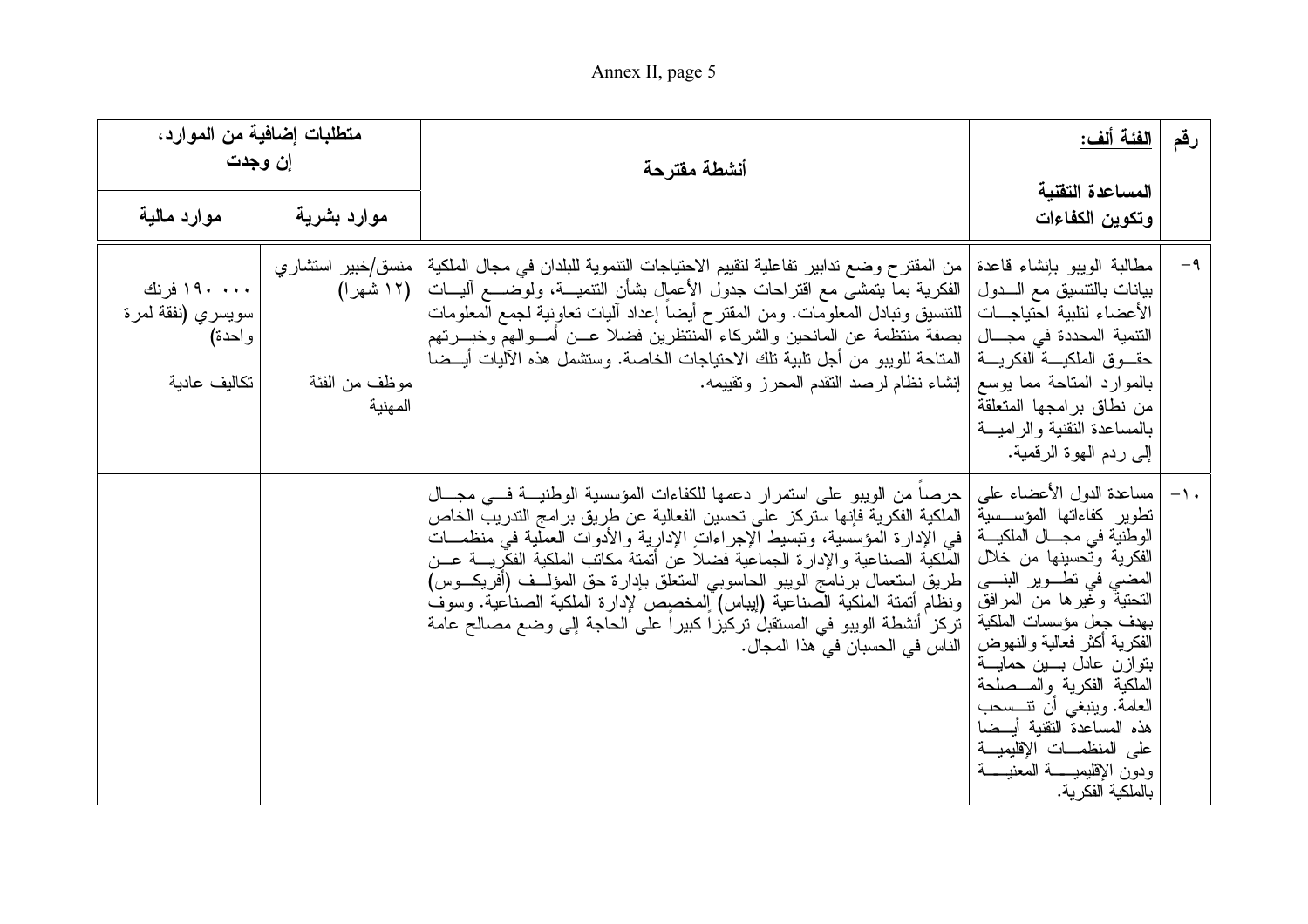# Annex II, page 6

| متطلبات إضافية من الموارد،<br>إن وجدت                           |                                                                                                | أنشطة مقترحة                                                                                                                                                                                                                                                                                                                                                                                                                                                                                                                                                                   | الفئة ألف:                          | رقم |
|-----------------------------------------------------------------|------------------------------------------------------------------------------------------------|--------------------------------------------------------------------------------------------------------------------------------------------------------------------------------------------------------------------------------------------------------------------------------------------------------------------------------------------------------------------------------------------------------------------------------------------------------------------------------------------------------------------------------------------------------------------------------|-------------------------------------|-----|
| موارد مالية                                                     | موارد بشرية                                                                                    |                                                                                                                                                                                                                                                                                                                                                                                                                                                                                                                                                                                | المساعدة التقنية<br>وتكوين الكفاءات |     |
| تكاليف عادية<br>تكاليف عادية<br>أنشطة<br>۸۰۰ ۸۰۰ فرنك<br>سويسري | أكاديمية الويبو<br>  ٣ موظفين من الفئة<br>المهنية                                              | وستستمر الويبو أيضا في تقديم التدريب المتخصص لموظفي مكاتب الملكية الفكرية<br>من أجل تحسين قدرتهم على أداء المهام الموكلة إليهم من خلال بــــرامج التــــدريب<br>المتوسط والمنقدم في أكاديمية الويبو . وتشمل دورات الندريب المخصصة لفاحصبي<br>البراءات والعلامات التجارية تحديدا جلسات التدريب التطبيقي في مكاتب الملكيـــة   وموظفان من فئة<br>الفكرية الوطنية والإقليمية من أجل تحسين نوعية فحـــص البــــراءات والعلامــــات.   الخدمات العامة<br>وستثابر الويبو على تشجيع التدريس والتدريب في مجـــال الملكيـــة الفكريــــة فــــي<br>الجامعات وغيرها من المؤسسات المعنية. |                                     |     |
| تكاليف عادية<br>تكاليف عادية                                    | قطاع المساعدة التقنية<br>٣ موظفين من الفئة<br>المهنية<br>  و ٣ موظفين من فئة<br>الخدمات العامة | وبالإضافة إلى ذلك، سنواظب الويبو على نقديم دعم ثابت للمكاتب الوطنية للملكية<br>الفكرية فضلا عن منظمات الملكية الفكرية الإقليمية ودون الإقليمية لتزويد المنتفعين   وتكوين الكفاءات<br>بخدمات ذات قيمة مضافة، ومنها الخدمات الفعالة في مجال منح حقـــوق الملكيـــة<br>الفكرية واستحداث أصول الملكية الفكرية واستغلالها تجاريا بما في ذلك اســـتحداث<br>أنظمة للتبادل الشبكي، والمعلومات المتصلة بالملكية الفكرية وشبكات المعلومـــات<br>والخدمات الاستشارية وبرامج التوعية والتدريب ومعارض الاختراعـــات للنـــساء<br>والطلاب مما يعزز الأواصر مع المنتفعين ومحفل المهنبين.      |                                     |     |
| ۱۰۰۰ ۱۵۰ فرنك<br>سويسري<br>أنشطة<br>۰۰۰ ۱۰۰ ۱ فرنك<br>سويسري    | وخبير استشاري                                                                                  |                                                                                                                                                                                                                                                                                                                                                                                                                                                                                                                                                                                |                                     |     |